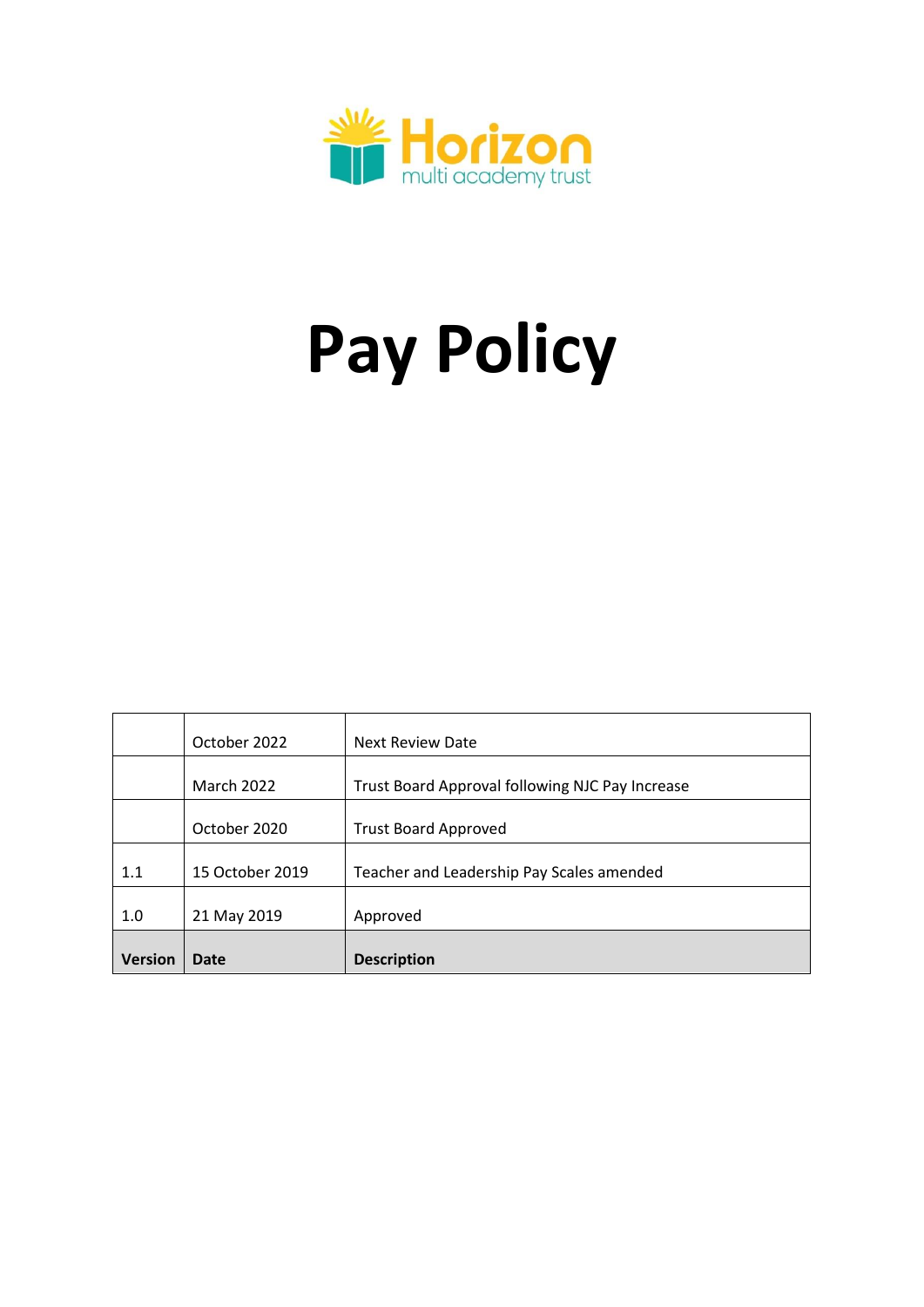**Contents**

|                   | <b>Introduction</b>                                    |
|-------------------|--------------------------------------------------------|
| 2.                | <b>The Pay Committee</b>                               |
| 3.                | Pay Reviews for Teaching Staff                         |
| 4.                | Pay Reviews for Support Staff                          |
| <b>Appendix 1</b> | Pay Progression for Teachers, Leadership Scale and CEO |
| <b>Appendix 2</b> | <b>Pay Progression for Support Staff</b>               |
| <b>Appendix 3</b> | <b>Pay Appeals Procedure</b>                           |
| <b>Appendix 4</b> | <b>Performance Management Process</b>                  |
| <b>Appendix 5</b> | <b>Teacher Standards</b>                               |
| <b>Appendix 6</b> | <b>LGP Pay Scales</b>                                  |
| <b>Appendix 7</b> | Pay Progression for Teachers - indicators              |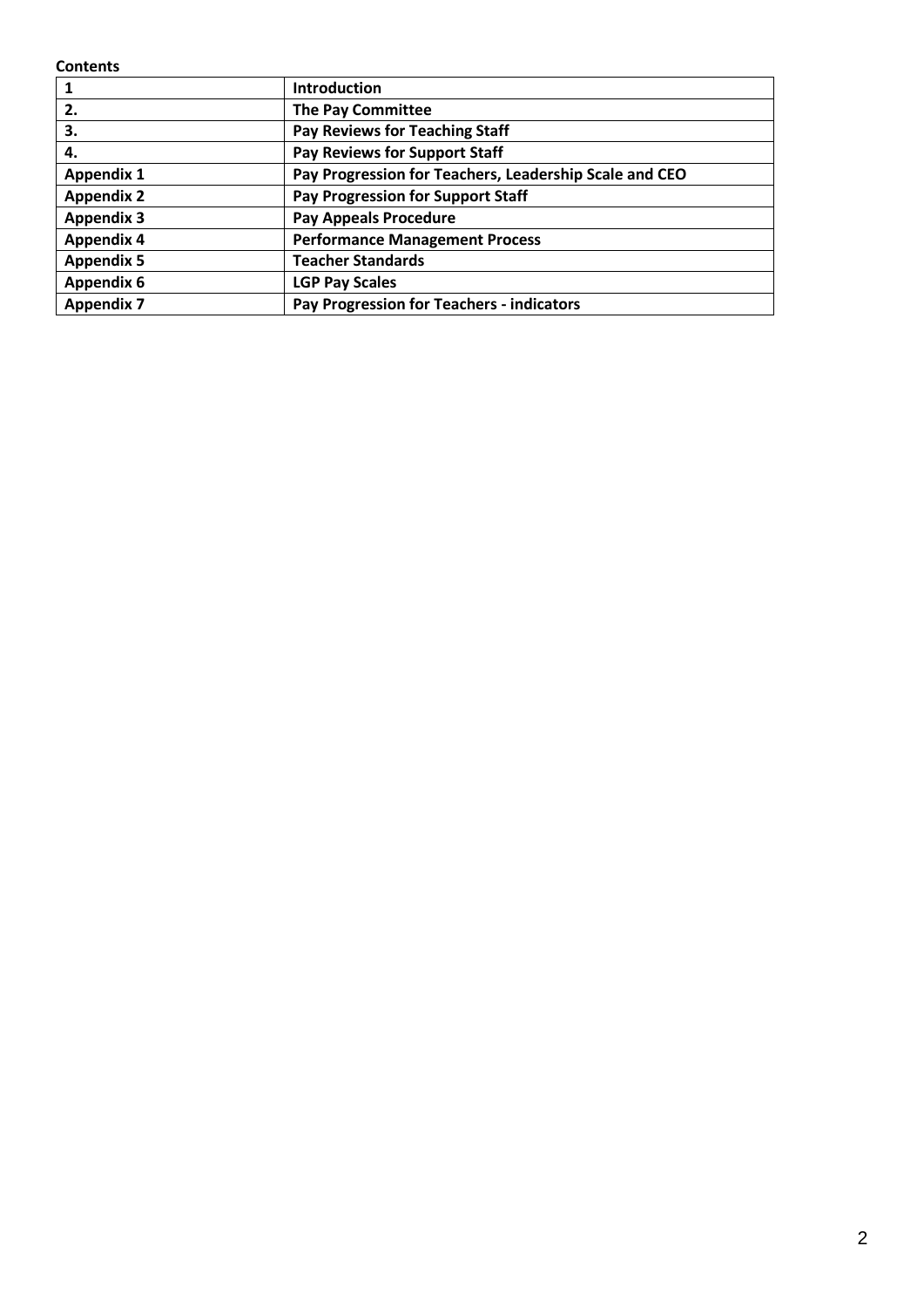# **1. INTRODUCTION**

- 1.1. This policy establishes how the Trust Board will determine all employees' salaries and the procedure for any appeals from staff.
- 1.2. Pay decisions for all staff are made by the Trust Board which has delegated certain responsibilities and decision making powers to Local Governing Board Pay Committees. A Pay Committee has full authority to take pay decisions in accordance with this policy. The headteacher is responsible for advising the Pay Committee on its decisions.
- 1.3. The Trust Board will determine staffing structures and any changes as part of the annual budget approving cycle
- 1.5 The Trust will pay due regard to the Teacher's Pay and Conditions Document and Local Government Services National Agreement on Pay and Conditions of Service
- 1.6 The Trust Board is committed to ensuring consistency of treatment and fairness and will abide by all relevant equality legislation including the Equality Act 2010, Part-Time Workers (Prevention of Less Favourable Treatment) Regulations 2000 and Fixed Term Employees (Prevention of Less Favourable Treatment) Regulations 2002.
- 1.7 This policy will be reviewed annually by the Trust Board.

#### **2 THE PAY COMMITTEE**

2.1 Responsibility for implementation of this policy will be delegated to each school's Local Governing Body, who will appoint a Pay Committee, that will:

| 21.1  | Apply the pay policy in a fair and reasonable manner without discriminating                   |  |  |  |  |
|-------|-----------------------------------------------------------------------------------------------|--|--|--|--|
|       | on the basis of protected characteristics                                                     |  |  |  |  |
| 2.1.2 | Apply the pay policy and assess the levels of salary of all staff annually                    |  |  |  |  |
| 21.3  | Recommend discretionary pay considerations including recruitment and<br>retention incentives. |  |  |  |  |

2.2 It is recommended that the Pay Committee is made up of at least three Local Governors plus the Headteacher. The Pay Committee should minute all pay related decisions and ensure all matters are treated in strict confidentiality. The Trust Board will ratify pay awards and progression.

#### **3 PAY REVIEWS FOR TEACHING STAFF**

3.1 The Pay Committee will ensure that salaries are reviewed with effect from 1 September and no later than 31 October (except in the case of the Headteacher, for whom the deadline is 31 December) each year. Teaching staff will be given a written statement setting out their salary and any other financial benefits to which they are entitled. Reviews may take place at other times of year to reflect any changes in circumstances or job description that lead to a change in the basis for calculating pay. A written statement confirming the outcome of a pay review will be provided within one month of a pay review.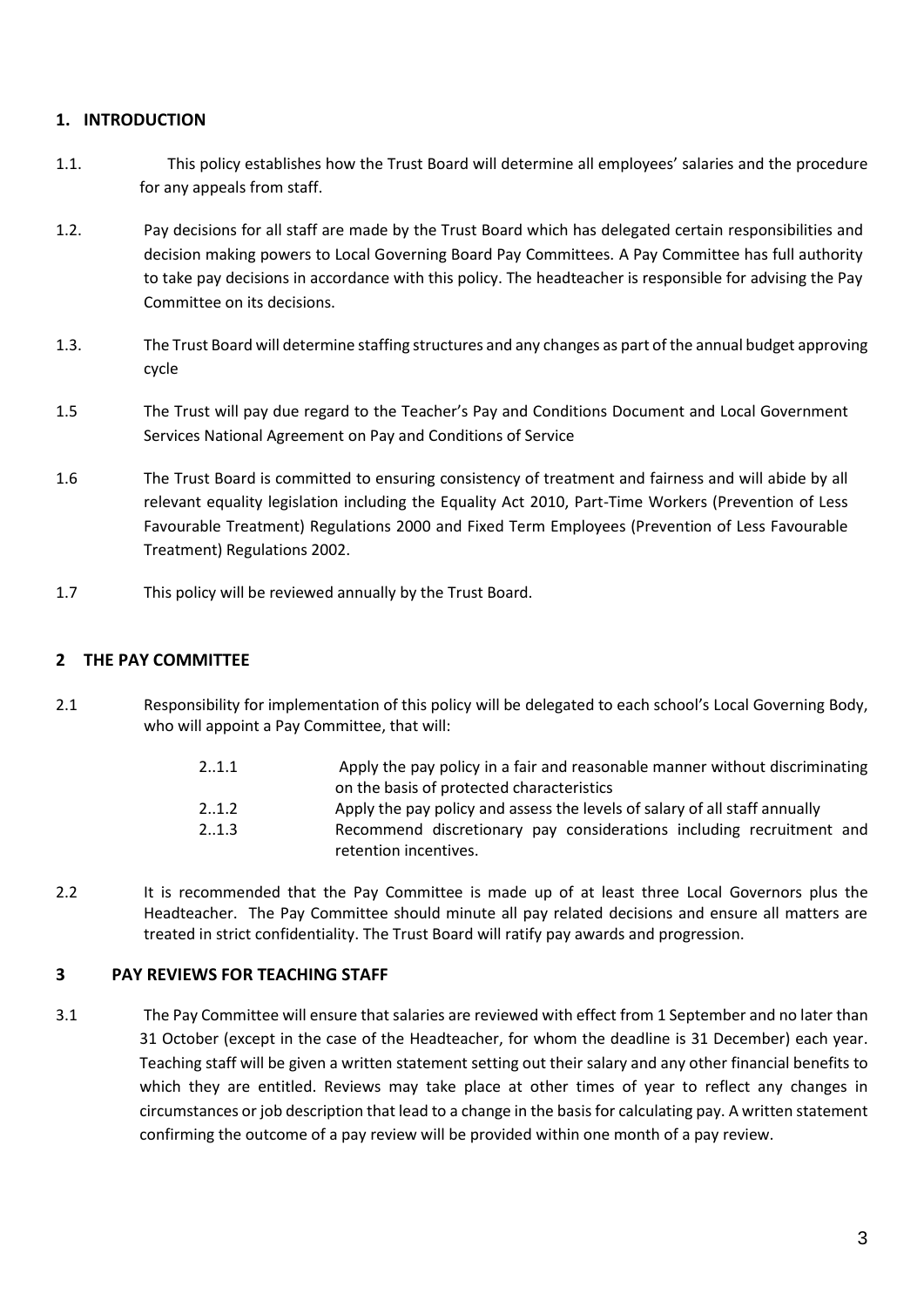- 3.2 A teacher may submit written representations to the Pay Committee by an individual in advance of a pay review if there are particular factors or there is information the individual want the Pay Committee to be aware of when reviewing pay.
- 3.3 Where a pay determination leads or may lead to the start of a period of safeguarding, the Pay Committee will give the required notification as soon as possible and no later than one month after the date of the determination.

# **4 PAY REVIEWS FOR SUPPORT STAFF**

- 4.1. In determining pay levels for support staff, regard needs to be made to the Trust's role profiles, the relevant body should also ensure these are set in accordance with the school's staffing structure. A copy of the school's staffing structure should be attached to the pay policy.
- 4.2 The Trust will use the Green Book Job Evaluation Scheme to ensure grades for jobs are decided objectively and fairly and applied to all support staff. It is important to grade jobs appropriately to maintain morale among colleagues and to avoid unnecessary expenditure of school budgets, loss of valued employees and the risk of equal pay claims.
- 4.3 It is recommended that job descriptions are reviewed annually as part of the employee's performance review or at other times where there are changes to the role. If there are significant changes to the duties of the job, a re-evaluation of the grade should be carried out through the Job Evaluation Scheme.
- 4.4 Where a pay determination through job evaluation or redeployment leads to the start of a period of safeguarding, the relevant body will give the required notification as soon as possible and no later than one month after the date of the determination.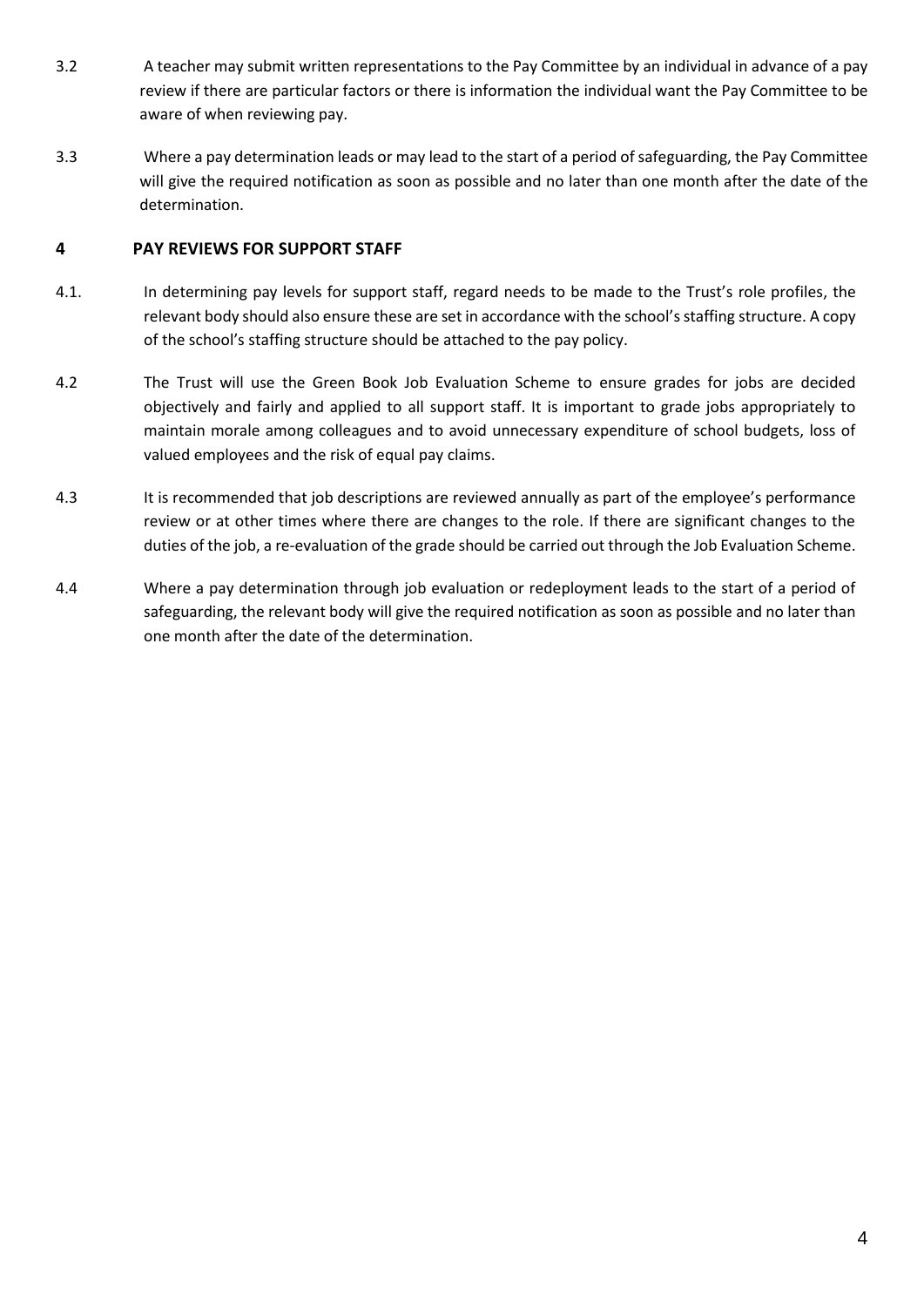#### **Appendix 1 Guidance -**

#### **Pay Progression for Teachers, Leadership Scale and CEO**

- 1. Classroom teachers on the main scale
- 1.1 The Local Governing Body will determine the starting salary and/or pay range for a vacancy prior to advertising it, having regard to:
	- 1.1.1 the specific nature of the post

1.1.2 the level of specialist knowledge, qualifications, skills and experience required for the post

- 1.1.3 the wider school context
- 1.1.4 market conditions and any other external relevant factors at the time
- 1.2 The Trust Board will, if necessary, use its discretion to award a recruitment and incentive benefit to secure the candidate of its choice as recommended by the Local Governing Body. If any such incentive is to be awarded, they must retain minutes of the decision and reasons for making the decision to award the incentive.
- 1.3 Pay portability is not recognised at this trust. The Local Governing Body will determine the starting salary and/or pay range and the starting salary of any appointment will be based on the requirements of the school.
- 1.4 The pay scale for main pay range teachers in this academy is:

| MPS Scale Points 2020-21 |                |  |  |  |
|--------------------------|----------------|--|--|--|
| <b>MPS Point</b>         | September 2021 |  |  |  |
| 1                        | £25,714        |  |  |  |
| 2                        | £27,600        |  |  |  |
| 3                        | £29,664        |  |  |  |
| 4                        | £31,778        |  |  |  |
| 5                        | £34,100        |  |  |  |
| 6                        | £36,961        |  |  |  |

- 1.5 Teachers will move up the main pay range, one annual point at a time, providing they have achieved/made good progress towards the objectives set in their appraisal, and they can evidence that teaching is good and that they are competent in all elements of the *Teachers Standards*. Appendix 5
- 1.6 The Pay Committee will have regard to the pay recommendation contained in a teacher's performance report and in light of the evidence presented during the performance management process. Such evidence might include: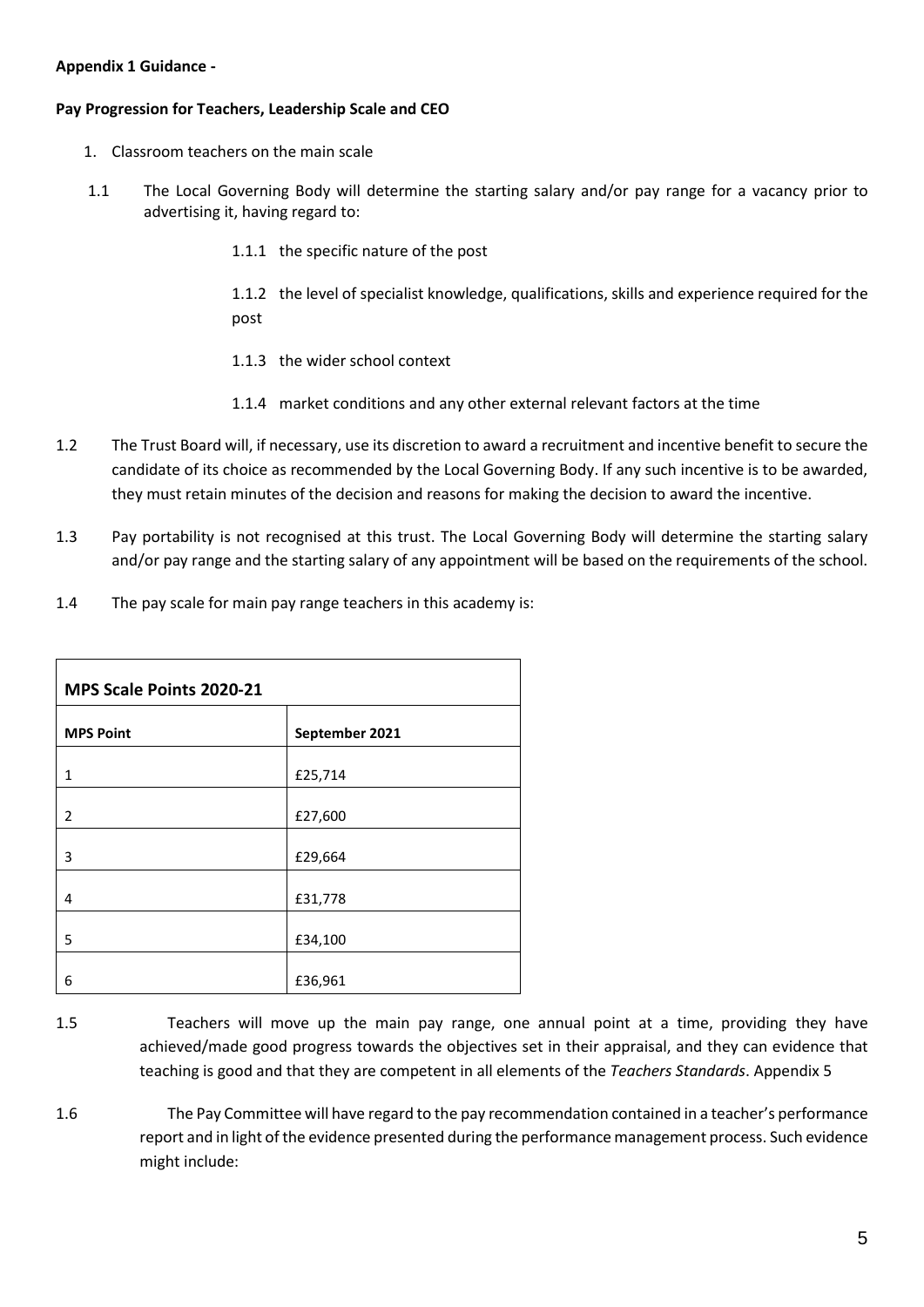1.7.1 an increasing positive impact on pupil progress;

1.7.2 An increasing positive impact on wider outcomes for pupils;

1.7.3 improvements in particular areas of practice such as behaviour management or lesson planning;

1.7.4 work with external bodies and agencies;

- 1.7.5 An increasing positive impact on the effectiveness of staff and/or colleagues;
- 1.8 If a teacher presents evidence of exceptional performance, the Pay Committee can consider exercising it's discretion to award enhanced pay progression. Enhanced pay progression of a further point will only be awarded where there is evidence that teaching is consistently exceptional.
- 1.9 In your induction year teachers will be awarded pay progression on the successful completion of induction.

#### **Threshold - moving to the upper pay range**

#### **2.0 Threshold Payments**

- 2.1 If a teacher wishes to be considered for progression to the upper pay range they should submit their application to the Headteacher by 31 August who will consider it against the performance threshold standards as set out in the School Teachers' Pay and Conditions Document. All applications will be reviewed and ratified by the Trust Board if appropriate. If an application is successful, the teacher will be placed on point 1 of the upper pay scale from 1 September in the following school year. A teacher can only make one application per year within the Trust.
- 2.2 If an application is unsuccessful the teacher will be provided with written reasons, detailing which standards have been met and those which have not yet been achieved within 5 days of the decision. If a teacher wishes to appeal against this decision they should follow the procedure set out in the Horizon Grievance Policy.
- 2.3 An application will be successful if the Pay Committee are satisfied that:
	- 2.3.1 The teacher is highly competent in all elements of the *Teaching Standards* and
	- 2.3.2 The teacher's achievements and contribution to the school are substantial and sustained.
- 2.4 This means that a teacher will have consistently:
	- 2.4.1 Had performance assessed as meeting the objectives set as part of an appraisal process over a sustained period of time
	- 2.4.2 Demonstrated and applied an understanding of the *Teachers Standards* in the particular role they are fulfilling and the context in which they are working
	- 2.4.3 Demonstrated over a sustained period that they have enabled certain pupils to exceed expected levels of progress/achievement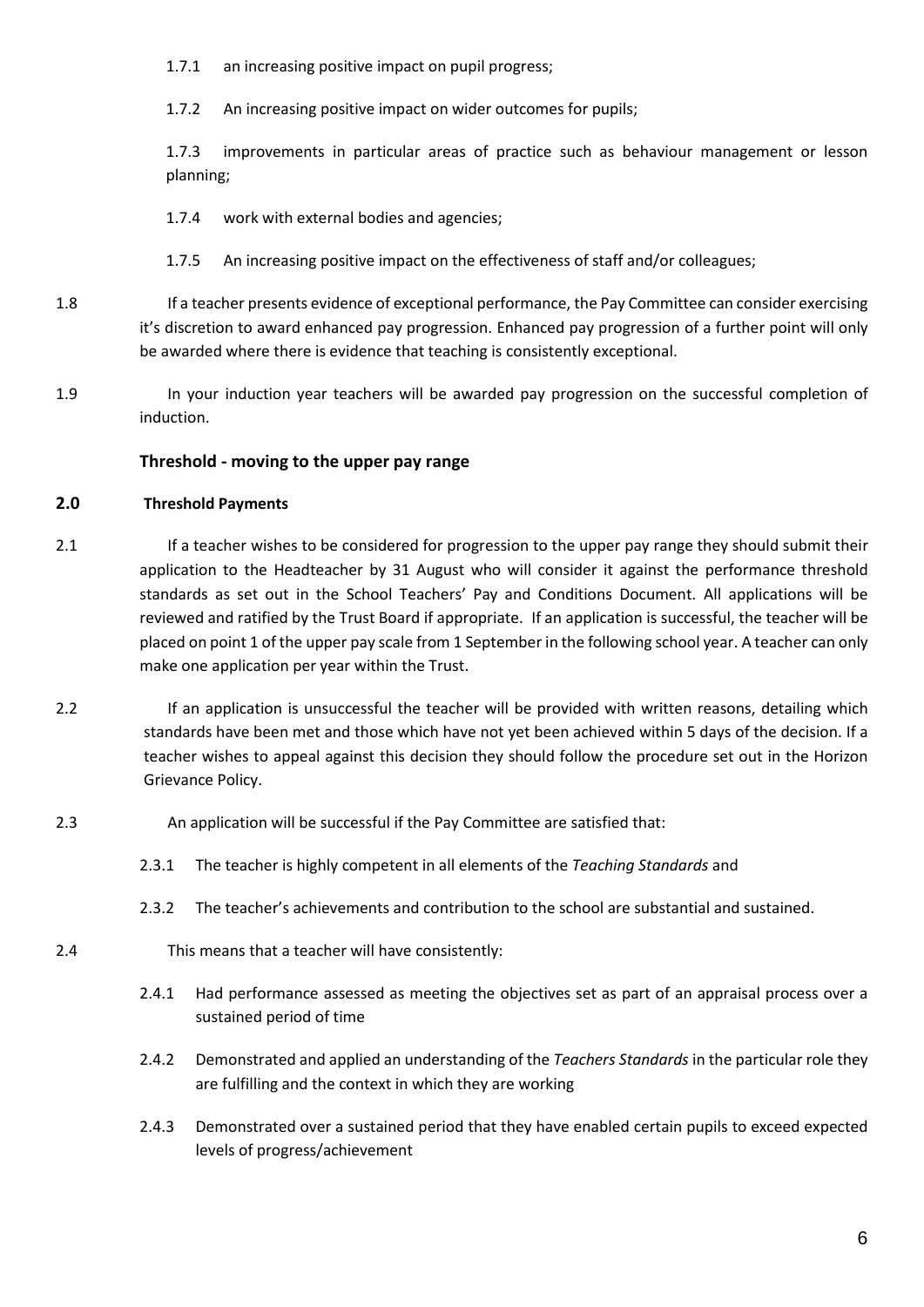2.4.4 Demonstrated that they have made an impact on the school beyond their own classroom over a sustained period. Examples could include enabling other teachers to improve their performance by demonstrating best practice and/or improving teaching and learning across the school

# **3.0 Moving up the upper pay range**

- 3.1Teachers will need to have spent at least one year on MPS 6 before being able to apply for consideration to move to the Upper Pay Range.
- 3.2 The Pay Committee will make recommendations to the Trust Board if a teacher should move up the upper pay scale, progression is not automatic. A teacher will need to evidence that they have made a substantial and sustained contribution to the school and that they have achieved/made good progress towards the objectives set in their appraisal.
- 3.3 It is expected that a teacher will ordinarily spend two years on each upper pay scale point before progressing. However, if they can present evidence of exceptional performance the Pay Committee may exercise its discretion to recommend progression after one year.

#### 3.4 UPS Pay Scale:

| UPS Scale Points 2020-21 |                |  |  |  |
|--------------------------|----------------|--|--|--|
| <b>UPS Point</b>         | September 2021 |  |  |  |
|                          | £38,690        |  |  |  |
| $\mathcal{P}$            | £40,124        |  |  |  |
| 3                        | £41,604        |  |  |  |

# **4.0 Part-time teachers**

4.1 If a teacher is employed on a part-time basis, they are entitled to PPA time at the pro-rata equivalent to full-time teachers. The same calculation will be applied to any allowances they are entitled to. If they undertake additional hours at the request of the Headteacher they will be paid for these based on their hourly rate or at an agreed rate.

#### **5.0 Leading practitioner posts**

5.1 If a teacher is appointed to a leading practitioner role their additional duties will be set out in their job description. These additional duties may include; a leadership role, implementing and evaluating practices within the school which result in whole school improvement, improving teaching within the school and or developing colleagues which could include mentoring or coaching.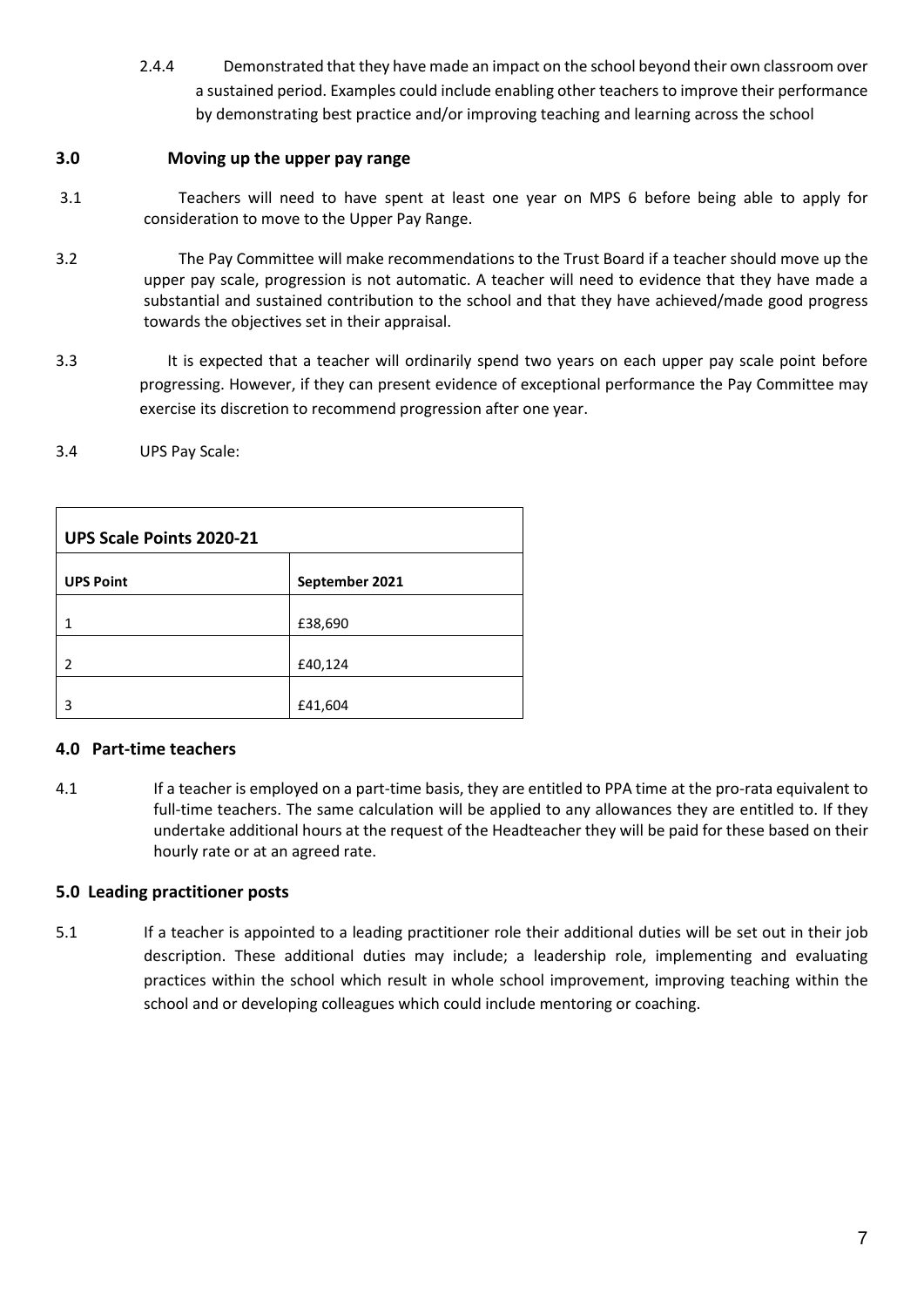# **6.0 Unqualified teachers**

- 6.1 The Pay Committee will determine which point to place an appointee on the unqualified teachers' pay scale, taking account of any relevant qualifications and experience.
- 6.2 The Pay Committee will determine if they should progress up the unqualified teacher range. You will need to evidence that they have made a substantial and sustained contribution to the school and that they have they have achieved/made good progress towards the objectives set in their appraisal.

| <b>Unqualified teacher Scale Points 2020-21</b> |                |  |  |  |
|-------------------------------------------------|----------------|--|--|--|
| <b>UNQ point</b>                                | September 2021 |  |  |  |
| 1                                               | £18,419        |  |  |  |
| 2                                               | £20,532        |  |  |  |
| 3                                               | £22,644        |  |  |  |
| 4                                               | £24,507        |  |  |  |
| 5                                               | £26,622        |  |  |  |
| 6                                               | £28,735        |  |  |  |

6.3 Pay Range of Unqualified teacher

# **7.0 Leadership Group**

- 7.1 The Trust Board will determine the pay ranges for the CEO, Headteacher, Deputy Headteachers and Assistant Headteachers based upon the Individual School Range (ISR).
- 7.2 Leadership Scale Points:

| Leadership Scale Points 2020-21 |             |                           |             |                           |             |  |  |
|---------------------------------|-------------|---------------------------|-------------|---------------------------|-------------|--|--|
| Leadership<br>Spine point       | 1 Sept 2020 | Leadership<br>Spine point | 1 Sept 2020 | Leadership<br>Spine point | 1 Sept 2020 |  |  |
| L1                              | £42,195     | L19                       | £65,735     | IL37                      | £102,159    |  |  |
| L <sub>2</sub>                  | £43,251     | L <sub>20</sub>           | £67,364     | L38                       | £104,687    |  |  |
| L3                              | £44,331     | L21                       | £69,031     | L39                       | £107,239    |  |  |
| L4                              | £45,434     | L22                       | £70,745     | L40                       | £109,914    |  |  |
| L5                              | £46,566     | L23                       | £72,497     | L41                       | £112,660    |  |  |
| L6                              | £47,735     | L24                       | £74,295     | L42                       | £115,483    |  |  |
| L7                              | £49,019     | L <sub>25</sub>           | £76,141     | L43                       | £117,197    |  |  |
| L8                              | £50,151     | L26                       | £78,025     |                           |             |  |  |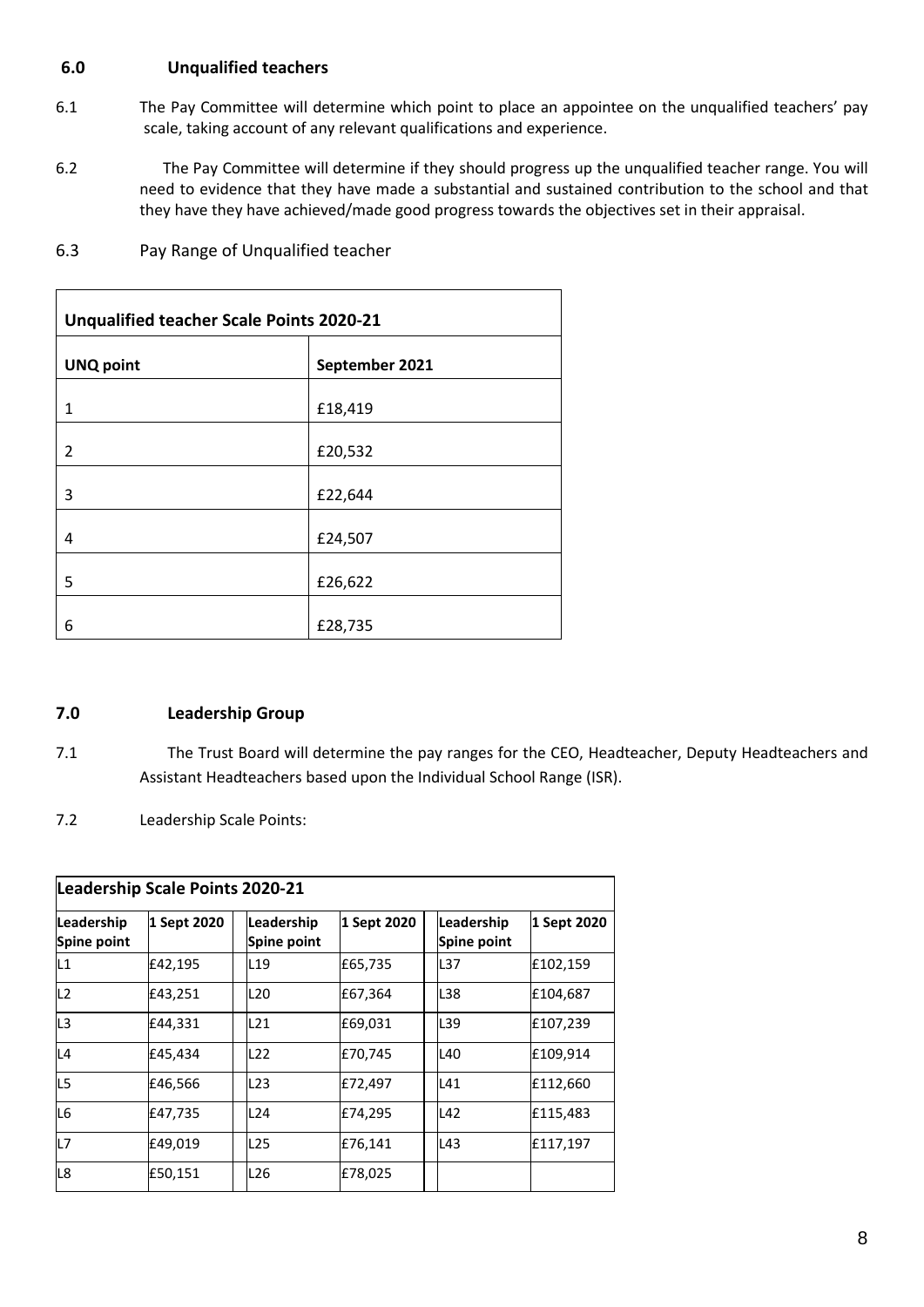| Leadership Scale Points 2020-21 |             |                           |             |                           |             |  |  |
|---------------------------------|-------------|---------------------------|-------------|---------------------------|-------------|--|--|
| Leadership<br>Spine point       | 1 Sept 2020 | Leadership<br>Spine point | 1 Sept 2020 | Leadership<br>Spine point | 1 Sept 2020 |  |  |
| L9                              | £51,402     | L27                       | £79,958     |                           |             |  |  |
| L10                             | £52,723     | L28                       | £81,942     |                           |             |  |  |
| L11                             | £54,091     | L <sub>29</sub>           | £83,971     |                           |             |  |  |
| L12                             | £55,338     | L30                       | £86,061     |                           |             |  |  |
| L13                             | £56,721     | L31                       | £88,187     |                           |             |  |  |
| L14                             | £58,135     | L32                       | £90,379     |                           |             |  |  |
| L <sub>15</sub>                 | £59,581     | L33                       | £92,624     |                           |             |  |  |
| L <sub>16</sub>                 | £61,166     | L34                       | £94,914     |                           |             |  |  |
| L17                             | £62,570     | L35                       | £97,273     |                           |             |  |  |
| L18                             | £64,143     | L36                       | £99,681     |                           |             |  |  |

7.3 The ISR for Headteacher will be 7 points and for a Deputy Head and Assistant Head 3-5 points

7.4 The ISR may be re-calculated at any time if this is deemed necessary to retain a Headteacher.

- 7.5 Deputy Headteachers and Assistant Headteachers should be paid on individual pay ranges.
- 7.6 There should be differences in responsibility levels between the:
	- 7.6.1 The Headteacher and Deputy Headteachers
	- 7.6.2 The Deputy Headteacher and Assistant Headteachers
	- 7.6.3 The Deputy Headteachers and/or Assistant Headteachers and the highest paid classroom teacher in the school.

#### **8.0 CEO pay**

- 8.1 The CEO's pay will be considered by the Trust Board following a recommendation from a panel of at least two Trustees who will undertake an annual review of the CEO's performance.
- 8.2 Performance points will only be awarded if the CEO can evidence that he/she has achieved/made good progress towards the objectives set in her/his appraisal. The CEO must also be able to evidence sustained high quality performance.
- 8.3 The CEO may submit written representations Trust review panel in advance of his/her pay review if there are particular factors or there is information he/she wants them to be made aware of when reviewing his/her pay. If evidence of exceptional performance is presented, the HPPC can consider exercising it's discretion to recommend to the Trust Board to award enhanced pay progression.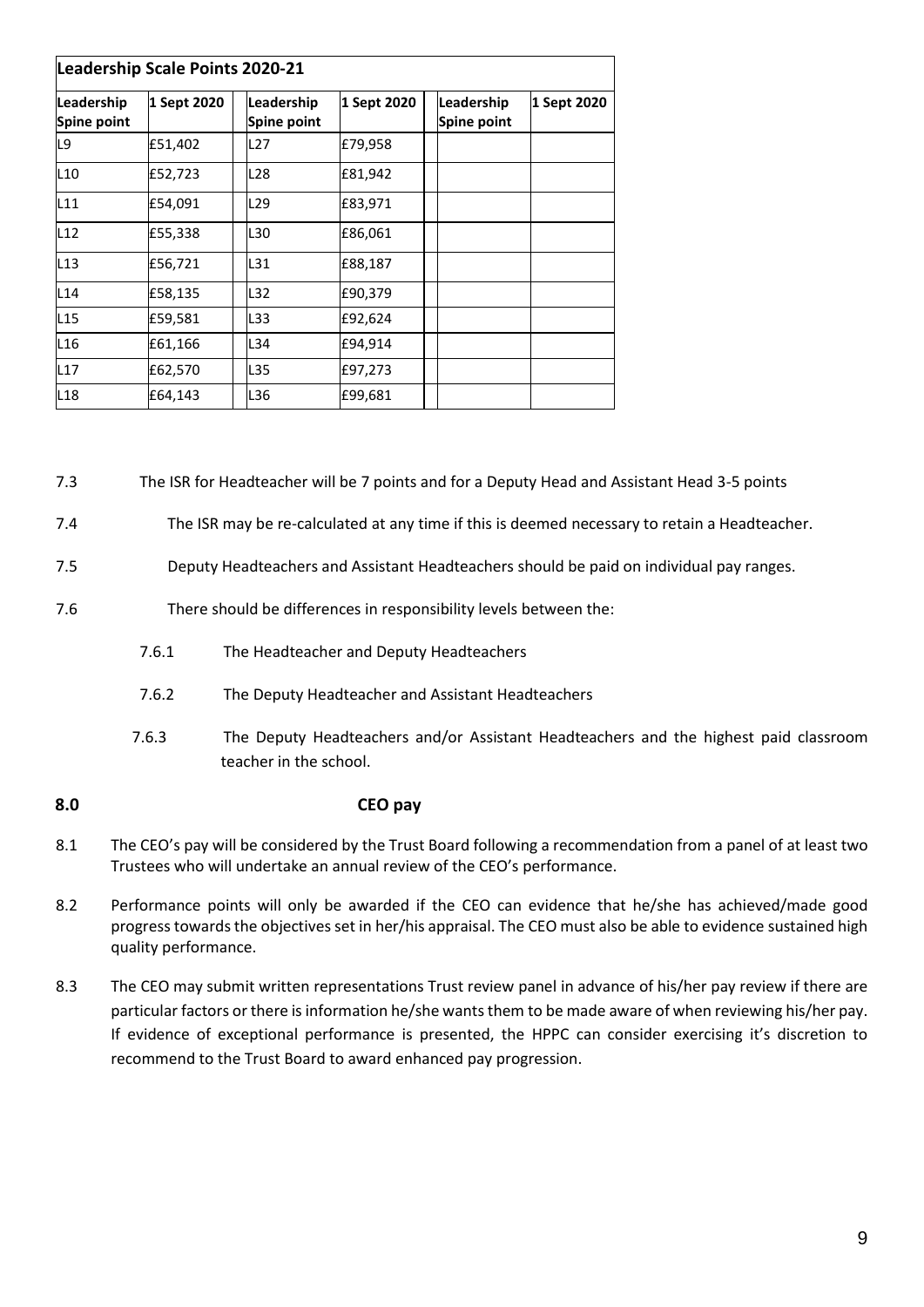# **9.0 Headteachers pay**

- 9.1 The Headteacher's pay will be considered by the Trust Board with participation from the Local Governing Body following a recommendation from a panel of at least 2 Local Governors and the CEO (Headteacher Pay and Performance Committee - HPPC) who will undertake an annual review of the Headteacher's performance. The panel undertaking the review cannot include any staff Governors.
- 9.2 Performance points will only be awarded if the Headteacher can evidence that he/she has achieved/made good progress towards the objectives set in her/his appraisal. The Headteacher must also be able to evidence sustained high quality performance.
- 9.3 The Headteacher may submit written representations to the CEO in advance of his/her pay review if there are particular factors or there is information he/she wants them to be made aware of when reviewing his/her pay. If evidence of exceptional performance is presented, the HPPC can consider exercising it's discretion to recommend to the Trust Board to award enhanced pay progression.
- 9.4 The Trust Board may make discretionary additional payments to the Headteacher providing that the amount does not exceed 25% of the maximum of the Headteacher's pay range. However, payments can be made above this figure in exceptional circumstances and would need Trust Board approval following evidence from the HPPC.

#### **10.0 Deputy Headteachers and Assistant Headteachers pay**

- 10.1 The pay of Deputy Headteachers and Assistant Headteachers will be considered by the Pay Committee following a recommendation from the Headteacher who will undertake an annual review of their performance.
- 10.2 Performance points will only be awarded if the Deputy or Assistant Headteacher can evidence that he/she has achieved/made good progress towards the objectives set in her/his appraisal. The Deputy or Assistant Headteacher must also be able to evidence sustained high quality performance.
- 10.3 The Deputy or Assistant Headteacher may submit written representations to the Pay Committee in advance of his/her pay review if there are particular factors or there is information he/she wants the Pay Committee to be aware of when reviewing his/her pay. If evidence of exceptional performance is presented, the Pay Committee can consider exercising it's discretion to award enhanced pay progression.

#### **11.0 Acting allowances for leadership roles**

11.1 Where a teacher who is assigned and carries out the duties of a Headteacher, Deputy Headteacher or Assistant Headteacher, but has not been appointed to that role, the Pay Committee will consider paying to the teacher an amount which the Pay Committee considers to be appropriate. The Pay Committee should make such a determination within four weeks of the teacher undertaking the additional duties and the amount must be at least at the minimum leadership spine point payable in the school for the post in which the teacher is acting.

# **12.0 Allowances**

12.1 **SEN Allowance** the Pay Committee may recommend an SEN allowance if a teacher teaches pupils in one or more designated special classes or units in this school, if they are employed in a SEN role which requires a mandatory SEN qualification and involves teaching pupils with SEN, or if they teach in a non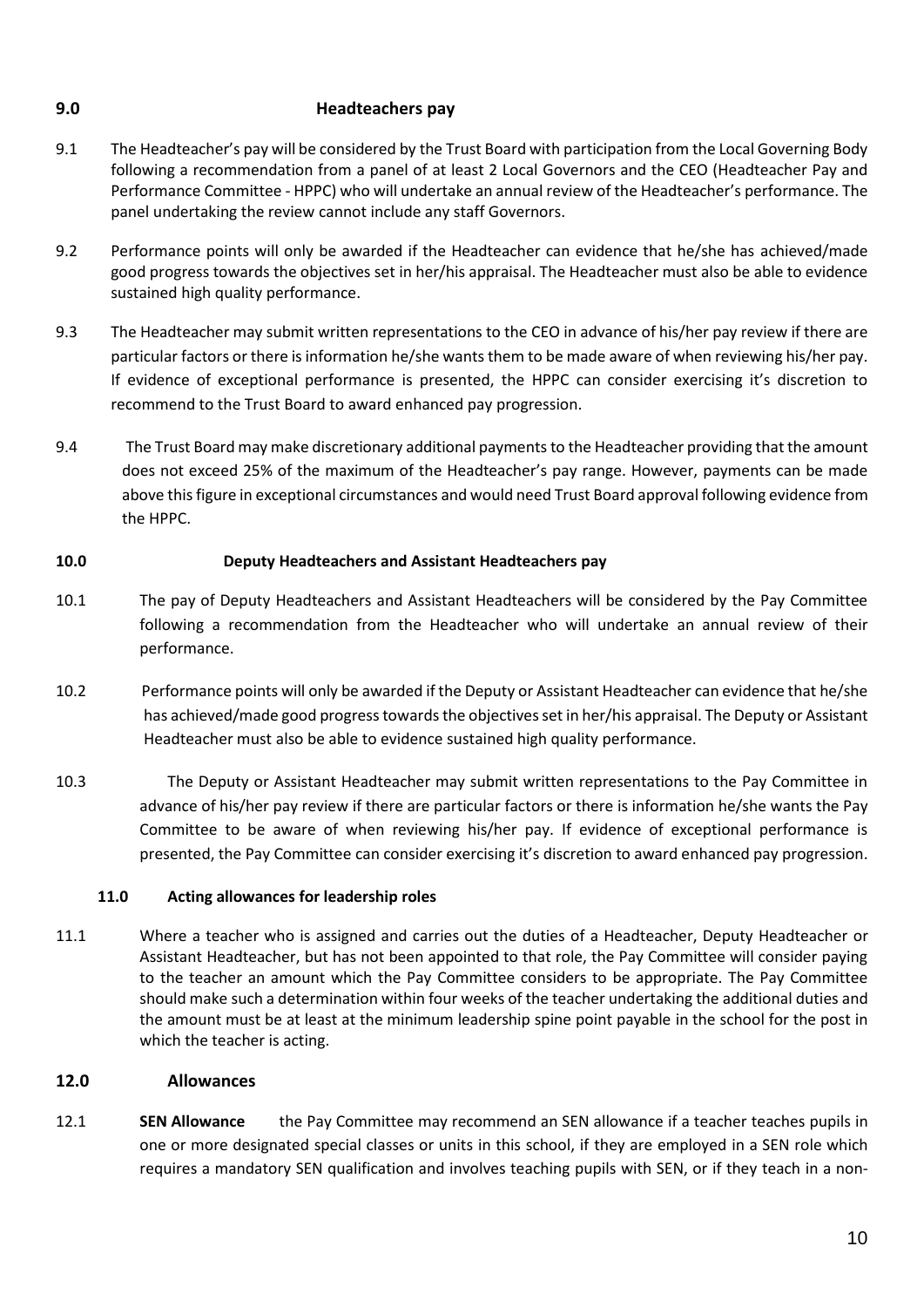designated setting (including a pupil referral unit) that is analogous to a designated special class or unit and the role:

- 12.1.1 involves a substantial element of working directly with children with SEN
- 12.1.2 requires the exercise of a teacher's professional skills and judgment in the teaching of children with SEN; and
- 12.1.3 has a greater level of involvement in the teaching of children with SEN than is the normal requirement of teachers throughout the school or unit within the school.
- 12.2 The Pay Committee will review all such recommendations and award additional SEN allowances taking into account experiences, qualifications and the contribution you make to pupils with SEN.
- 12.3 The Pay Committee may make such payments as they see fit, other than to a Headteacher in respect of:
	- 12.3.1 continuing professional development undertaken outside the school day
	- 12.3.2 activities relating to the provision of initial teacher training as part of the ordinary conduct of the school
	- 12.3.3 participation in out-of-school hours learning activity agreed between the teacher and the Headteacher
	- 12.3.4 additional responsibilities and activities due to, or in respect of, the provision of services relating to the raising of educational standards to one or more additional schools

# **13.0 Teaching and learning responsibility payments (TLRs)**

- 13.1.1 Pay Committee may recommend TLR payments to a classroom teacher for undertaking a sustained additional responsibility, for the purpose of ensuring the continued development of high-quality teaching and learning. Unqualified teachers may not be awarded TLRs.
- 13.2 The Pay Committee may recommend a fixed-term TLR3 to a classroom teacher for a clearly timelimited school improvement project or one-off externally driven responsibility. No safeguarding (pay protection) will apply to the award of a TLR3.
- 13.3 Pay range for TLR3 will be between £571 and £2,833
- 13.4 Any TLR recommendations will be reviewed and ratified by the Trust Board who will be satisfied that your duties include a significant responsibility that is not required of all classroom teachers, and that:
	- is focused on teaching and learning
	- requires the exercise of a teacher's professional skills and judgement
	- requires you to lead, manage and develop a subject or curriculum area, or to lead and manage pupil development across the curriculum
	- has an impact on the educational progress of pupils other than the teacher's assigned classes or groups of pupils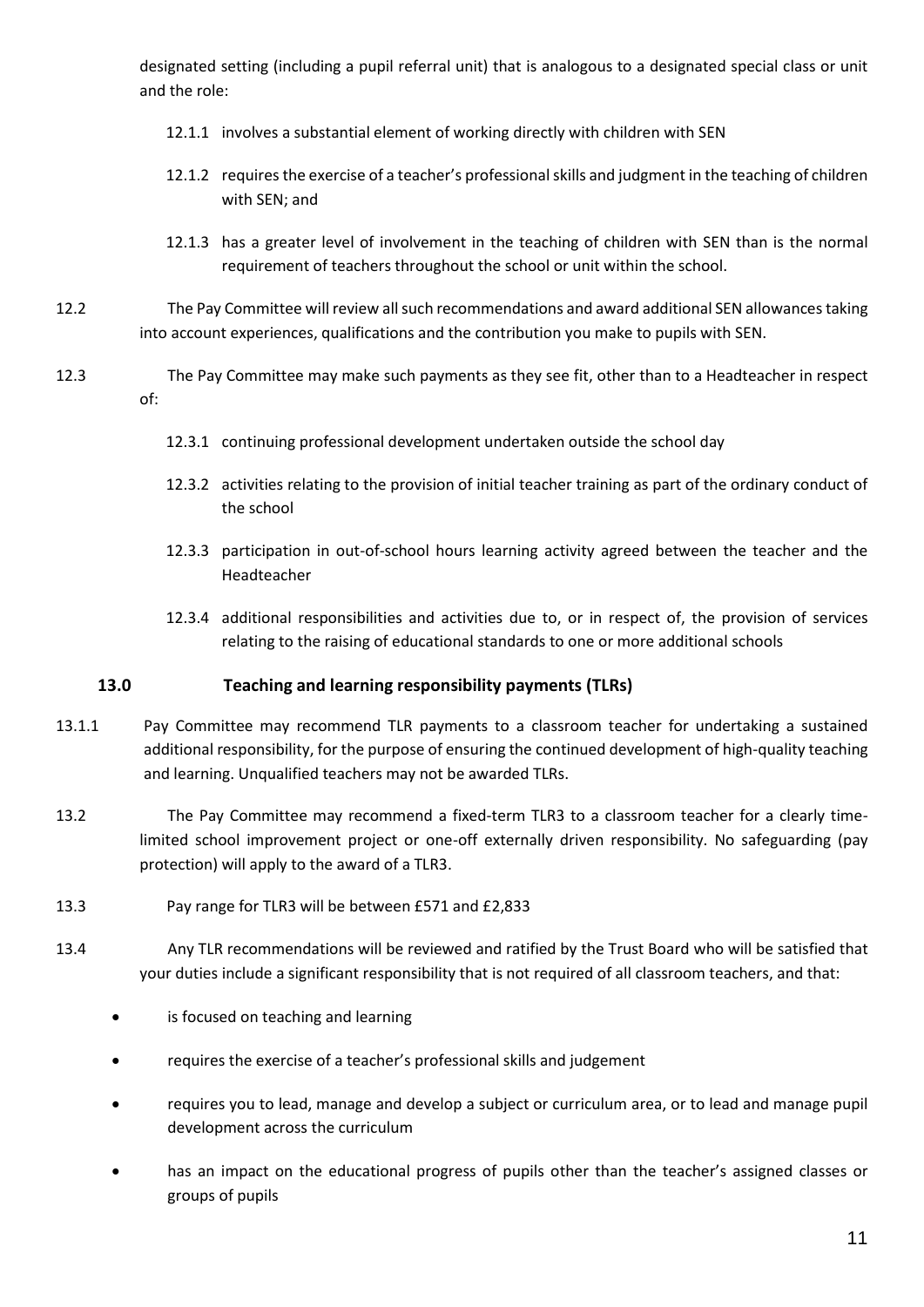- involves leading, developing and enhancing the teaching practice of other staff.
- 13.5 Any TLRs awarded to part-time teachers will be paid pro rata at the same proportion as the teachers' part time contract.
- 13.6 Before awarding a TLR2b or above, the Trust Board must be satisfied that the sustained additional responsibility includes the line management responsibility for a significant number of people.
- 13.7 The ranges for each of the TLRs are as follows:

| <b>TLR Points 2020-21</b> |                |  |  |  |
|---------------------------|----------------|--|--|--|
| <b>TLR Point</b>          | September 2020 |  |  |  |
| Fixed Term TLR3 min       | £571           |  |  |  |
| Fixed Term TLR3 max       | £2,833         |  |  |  |
| TLR <sub>2a</sub>         | £2,873         |  |  |  |
| TLR2b                     | £4,736         |  |  |  |
| TLR <sub>2c</sub>         | £7,017         |  |  |  |
| TLR1a                     | £8,291         |  |  |  |
| TLR1b                     | £11,160        |  |  |  |
| TLR1c                     | £14,030        |  |  |  |

12.8 Awards of TLR will necessitate clear defined expectations of the role and will be subject to annual review

#### **13. Recruitment and retention incentives and benefits**

- 13.1 The Pay Committee may consider recommending such payments as it considers to be necessary as an incentive for the recruitment of new teachers and the retention of existing teachers.
- 13.2 The Trust Board will review and award any such recommendation and confirm in writing at the outset:
	- 13.2.1 the expected duration of any incentive or benefit
	- 13.2.2 the review date after which the award may be withdrawn

#### **14.0 Safeguarding**

14.1 If a teacher is entitled to a safeguarded sum pursuant to the STPCD, the Trust Board will write to the teacher confirming:

- 14.1.1 the reason for the decision
- 14.1.2 the date on which the decision will take effect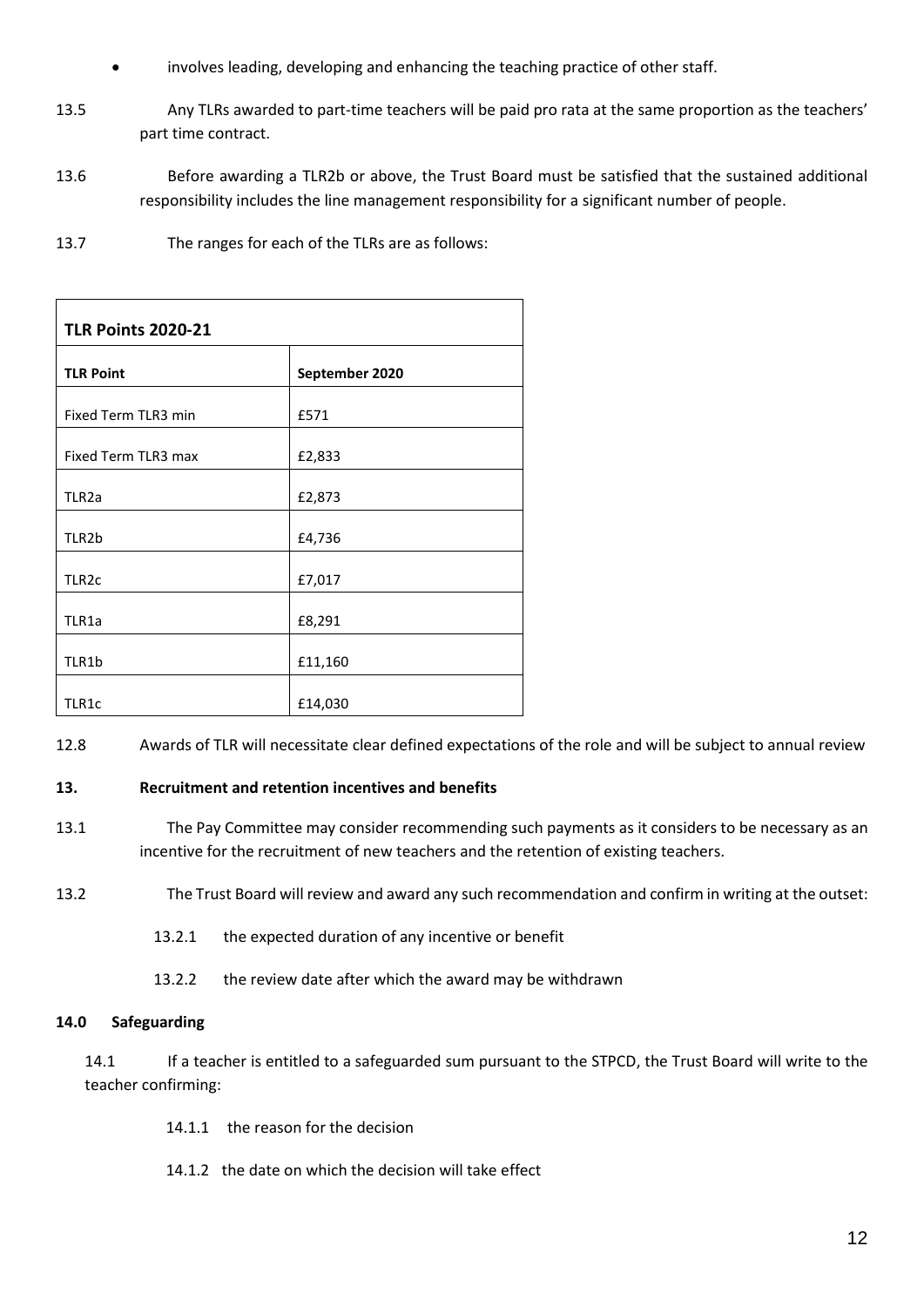14.1.3 the value of the pre-safeguarding salary and any allowances to which they were previously entitled

- 14.1.3 the amount of the safeguarded sum
- 14.1.4 the date on which the safeguarded period will end
- 14.2 A safeguarded sum will be payable for a maximum period of three years.
- 14.3 If a teacher is entitled to a safeguarded sum in excess of £500, their duties will be reviewed and they will be allocated such additional duties as the Trust Board considers necessary.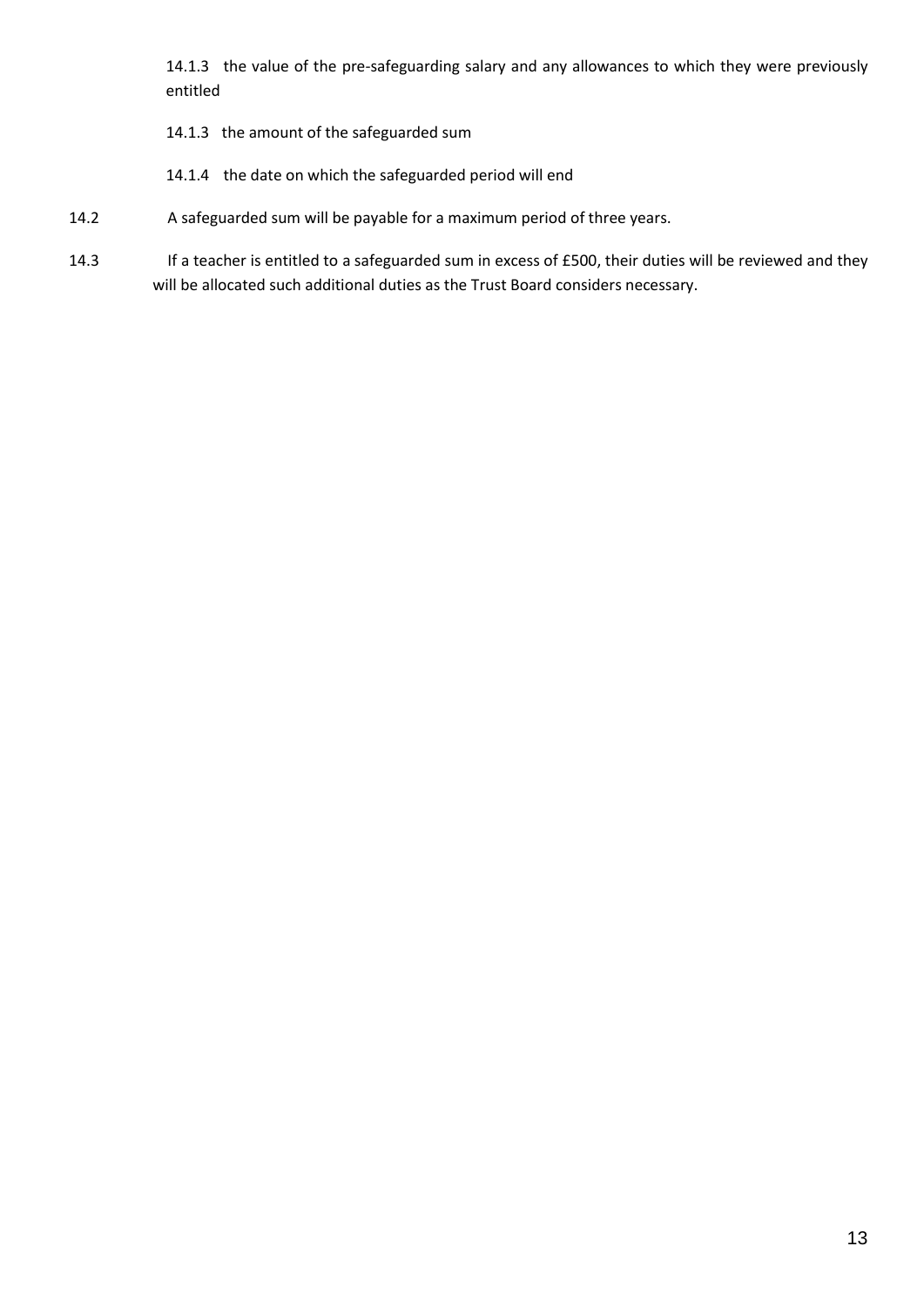#### **Appendix 2 Guidance -**

#### 1. **Pay progression for support staff (including holiday entitlement)**)

- 1.1 Salary grades consist of three or four points. It is usual practice for a new employee to commence at the bottom point of the grade, moving incrementally each year, until the top of the grade is reached. Increments normally occur automatically each April, together with any annual inflationary award, where agreed. A new employee has to have been in employment for at least six months before an increment occurs.
- 1.2 Once the top of the grade is reached, automatic progression ceases.
- 1.3 An increment can only be withheld as a result of a formal procedure and will be subject to the right of appeal.
- 1.4 Term Time Only employees are typically paid for 38 or 39 working weeks.
- 1.5 Employees can be appointed on contracts for term time only plus any specific number of additional working weeks.
- 1.6 For all term time only employees a pro rata annual leave entitlement is included within the pay calculation as set out in the contract. Annual leave entitlement depends upon length of service and salary grade. Statutory and contractual entitlement for annual leave is deemed to coincide with periods of school closure and is therefore considered to be taken during this time. There is no entitlement to take leave during term time.
- 1.7 If a term time only employee is due to leave employment on a Friday they will be paid until the Sunday. If an employee works until the end of a term (having worked the whole term) they will be paid until the notional end of the following holiday period e.g.  $31<sup>st</sup>$  August.
- 1.8 38 working weeks is equivalent to the 190 days that the school is open to pupils. 39 working weeks includes the additional 5 in- service training days
- 1.9 Where a term-time employee leaves during a term rather than at the end of the term, either the employee or the school may request a calculation of time worked and salary paid taking into account start and leave dates where it is thought that there is a substantial imbalance and either salary paid/repaid or hours worked to rectify the imbalance.
- 1.10 Employees that work throughout the year must submit requests for annual leave in advance by following the school's procedures for requesting time off. Annual leave is normally expected to be taken during school holidays unless agreed in advance by the line manager. The annual leave year runs from 1<sup>st</sup> April to 31<sup>st</sup> March.
- 1.11 If a throughout the year employee is due to leave employment on a Friday they will be paid until the Sunday, however, there is no right to be paid until the notional holiday end date as for term time only staff.

#### **2. Other Payments**

2.1 **Extra Duties -** Support staff who undertake extra duties outside of their designated working hours are entitled to additional payments at the appropriate hourly rate. Enhanced overtime payments will only be made for any hours worked above the standard full time hours i.e. 37 hours. Any casual work or overtime must be approved by the headteacher or delegated representative **before** it is undertaken.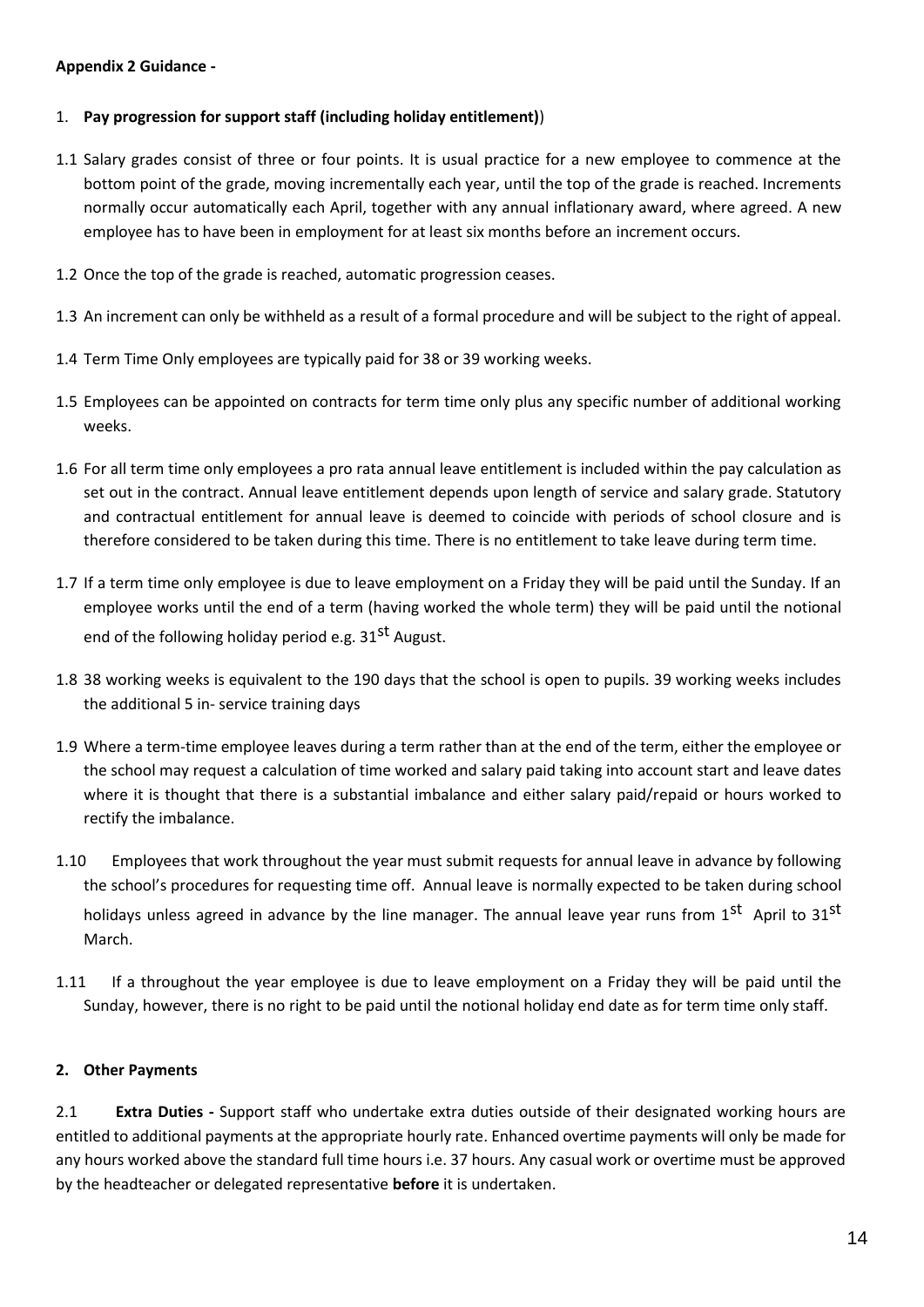2.2 **First Aid -** Where the requirement to act as a qualified first aider is included in the job description, this will form part of the job evaluated grade and no additional payment will be made. Where the school seeks a volunteer to undertake these duties, in addition to their job description, an additional payment of £100 per annum will be paid. The level of training required to be eligible is the Health and Safety Executive approved First Aid at Work training.

**2.3 Recruitment and Retention Supplement -** Where there is evidence of recruitment or retention difficulties for a particular job, and evidence that the evaluated grade is below the local market rate, a [recruitment and retention supplement may be paid for a fixed period. An additional supplement of up to](http://portal.oxfordshire.gov.uk/content/public/LandC/Resources/HumanResources/schoolemployees/Recruitment_Retention_Supplements_Schoolsport%20Staff.pdf) 20% of the job evaluated grade may be paid. Any supplement will only be agreed for a fixed period and will be subject to annual reviews. Clear evidence must be obtained to support the case for a market supplement such as local pay rates and evidence of attempts to recruit.

# **3. Pay Appeal**

- 3.1 If an employee is not satisfied with the outcome of a grade review, they should raise this informally first with their headteacher.
- 3.2 If an employee remains dis-satisfied, after discussions with the headteacher, they may formally appeal to the Job Evaluation Moderation Panel in writing, within one month of being notified of the grading outcome. Further information about the appeal procedure is provided in
- 3.3 Where an employee has a concern about their pay, that is not related to the evaluated grade, such as concern about an additional payment, they should raise this in the first instance with the headteacher.
- 3.4 Where the matter is related to a decision made by the School's Pay Committee, the employee may raise a formal appeal, in writing within 10 days of receiving the pay decision.
- 3.5 Employees must send their appeal to the headteacher in the first instance.
- 3.6 The headteacher will arrange for the matter to be heard by a panel of the Pay Committee not previously involved in making the decision.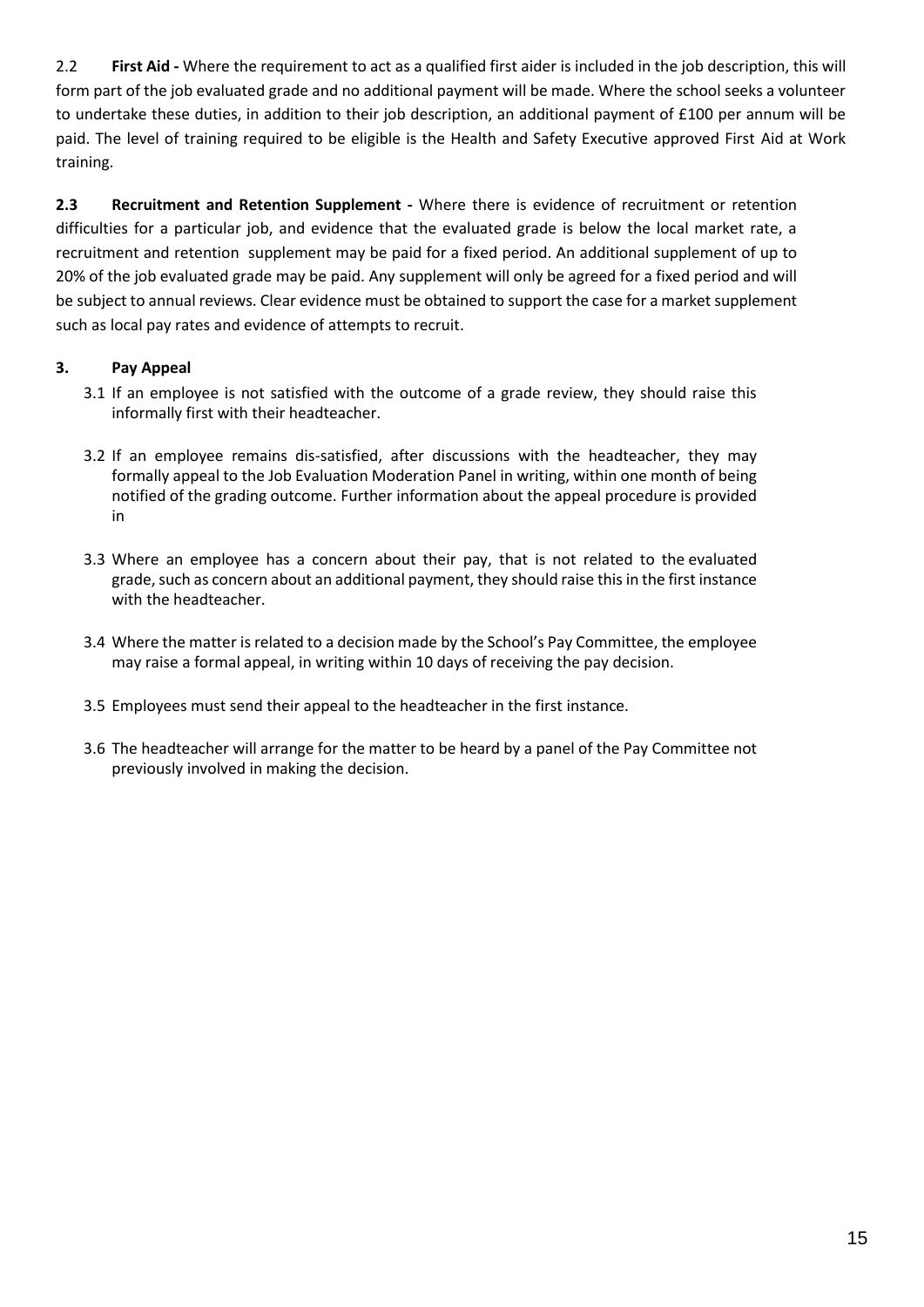#### **Appendix 3 Pay appeals procedure**

- 1.1 Members of staff may seek a review of any decision taken in relation to their pay.
- 1.2 The following list includes the usual reasons for seeking a review of a pay determination. This may arise where the person or committee by whom the decision was made:
	- 1.2.1 incorrectly applied any provision of this document
	- 1.2.2 failed to take proper account of relevant evidence
	- 1.2.3 took account of irrelevant or inaccurate evidence
	- 1.2.4 was biased, or
	- 1.2.5 otherwise unlawfully discriminated against them.

#### **2.0 Procedures**

- 2.1 The order of proceedings is as follows:
	- 2.1.1.Staff receive written confirmation of the pay determination and, where applicable, the basis on which the decision was made.
	- 2.1.2.If they are not satisfied you should seek to resolve this by discussing the matter informally (normally with the Headteacher) within 5 working days of the decision
	- 2.1.3.Where this is not possible or where you continue to be dissatisfied, they may follow a formal appeal process.
	- 2.1.4.Staff should set down in writing the grounds for questioning the pay decision and send it to the Chair of the relevant Pay Committee who made the determination within 10 working days of the notification of the decision being appealed against or of the outcome of the informal discussion referred to above. This time limit may be extended by either side if good and sufficient reason is given.
	- 2.1.5.If the member of staff wish to submit any written evidence as part of their appeal you must do so at least five working days before the planned hearing
	- 2.1.6.The relevant Pay Committee should provide a hearing, normally within 10 working days of the receipt of the written grounds for questioning the pay decision to consider this and to give the member of staff an opportunity to make representations in person. The decision will be given in writing within 10 working days and they will be notified of their right to appeal.
	- 2.1.7.Should they continue to be dissatisfied they can, within 5 working days of receiving the written notification of the relevant decision, submit an appeal setting out their grounds in writing.
	- 2.1.8.Any appeal should be heard by a panel of (preferably) three non-staff Trust Board members who were not part of the original pay decision. The appeal hearing should normally be held within 10 working days of the date of the written appeal notification and giving the member of staff at least 5 working days' notice of the appeal.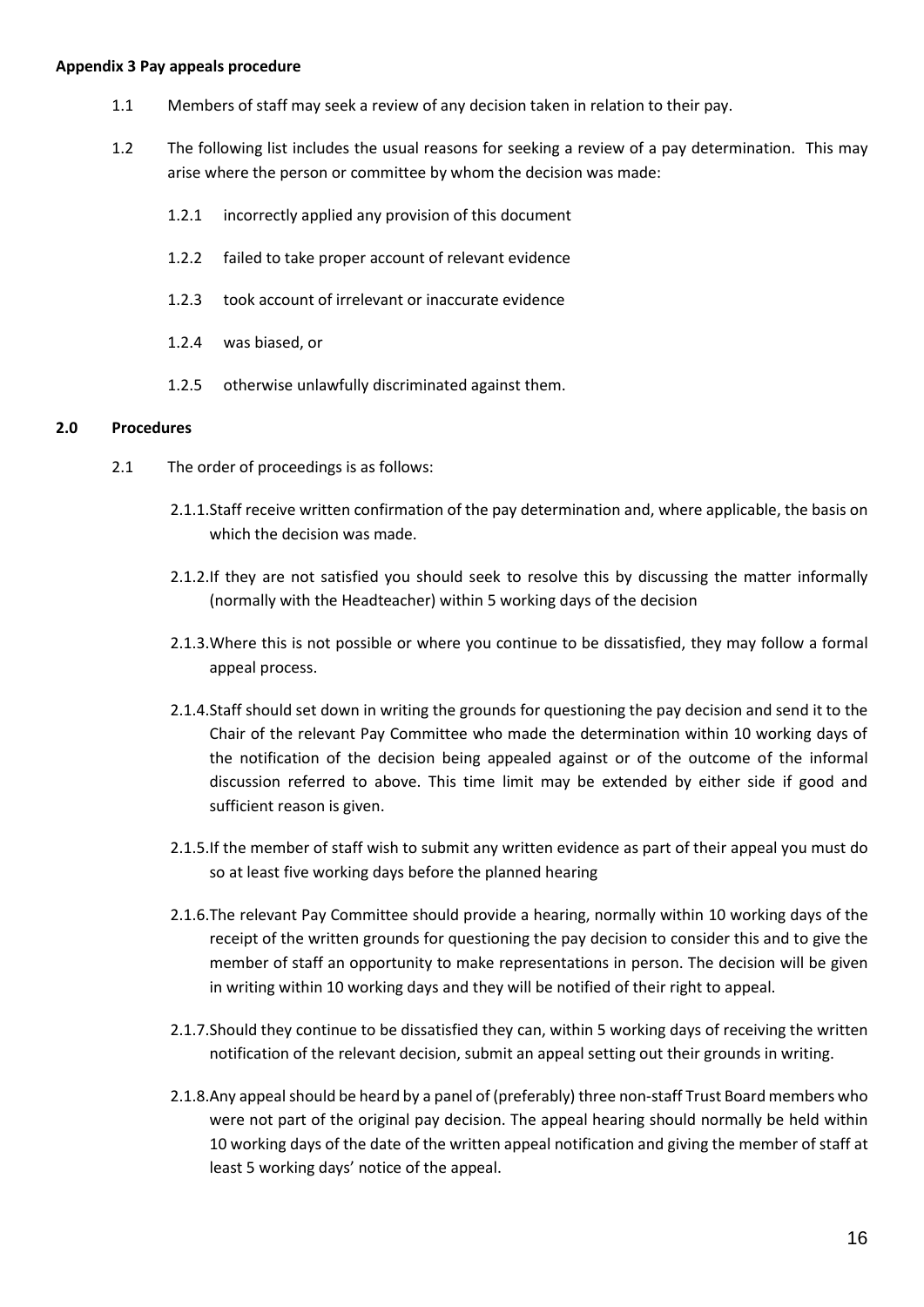- 2.1.9.For any hearing staff are entitled to be accompanied by a colleague or union representative. Each step and action of this process must be taken without unreasonable delay. The timing and location of the formal meeting must be reasonable and must allow both parties to explain their case.
- 2.1.10. This procedure performs the function of the grievance procedure and therefore pay decisions should not be reopened under the general grievance procedures.
- 2.1.11. In the event of a complaint of a Headteacher, the Chair of Trustees will act as the review officer, unless the chair has been previously involved in the performance review proceedings. In this case another non-staff Governor should act as the review officer.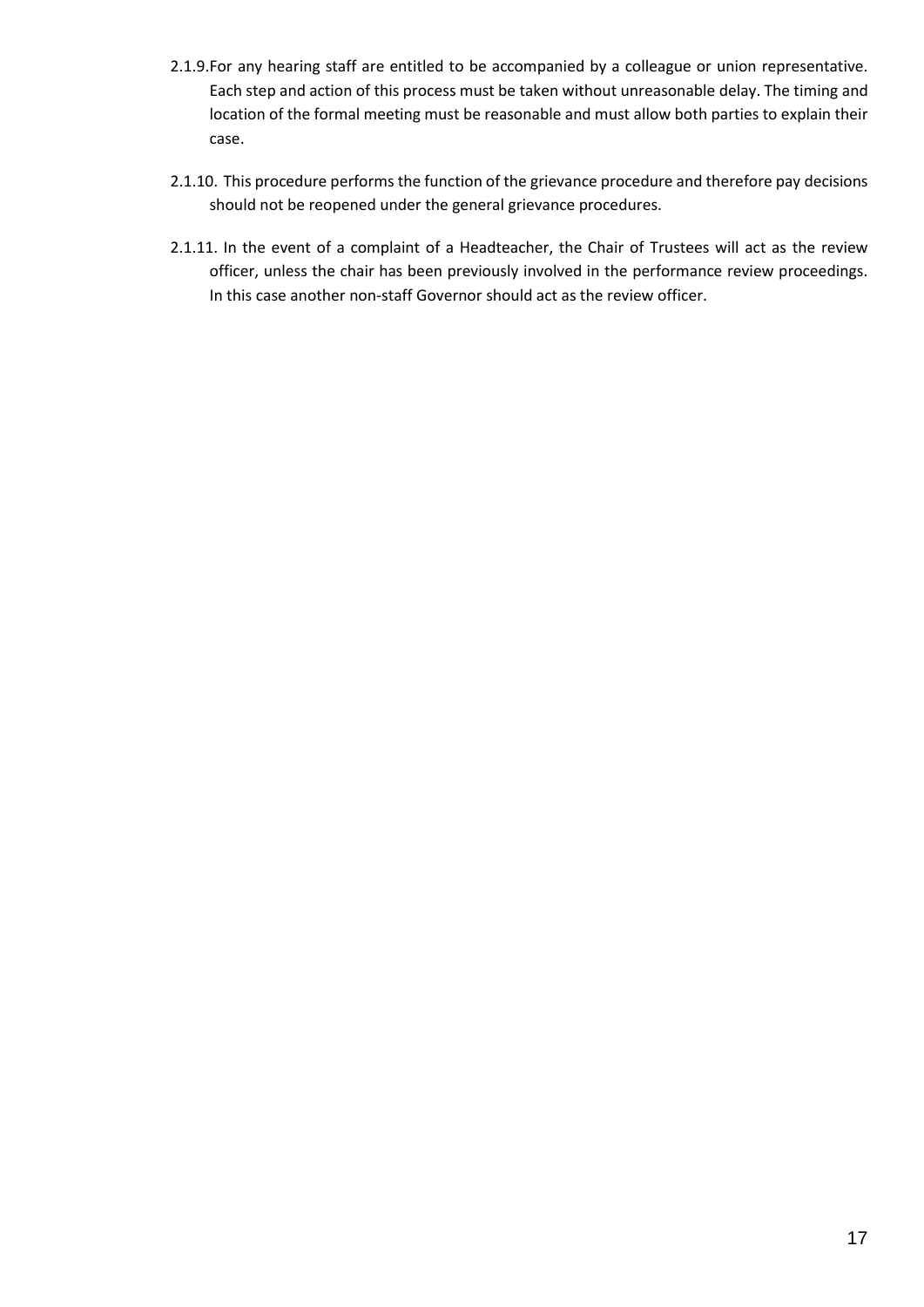#### **Appendix 4 Performance Management Process**

- 1. Staff are required to participate in arrangements made for the annual review of their performance. This will be managed in accordance with the Performance Management Policy.
- 1.1. Relevant information from performance management reviews will be the basis for taking pay decisions or when advising those responsible for taking pay decisions in relation to the annual pay review process. Your performance management reports will contain pay recommendations, albeit any final decision about whether to accept a pay recommendation will be made by the Pay Committee and/or Trust Board. If individuals are unlikely to receive a recommendation that they move up the main pay range, this will be communicated to them during the performance management process.
- 1.2. The Local Governing Body sets the school budget and will ensure that appropriate funding is allocated for performance pay progression at all levels.
- 1.3. Staffshould be formally notified of the possibility of not being awarded the forthcoming incremental point as soon as possible. Every effort should be made to provide you with the appropriate support and training to help them improve their performance within the context of the capability framework.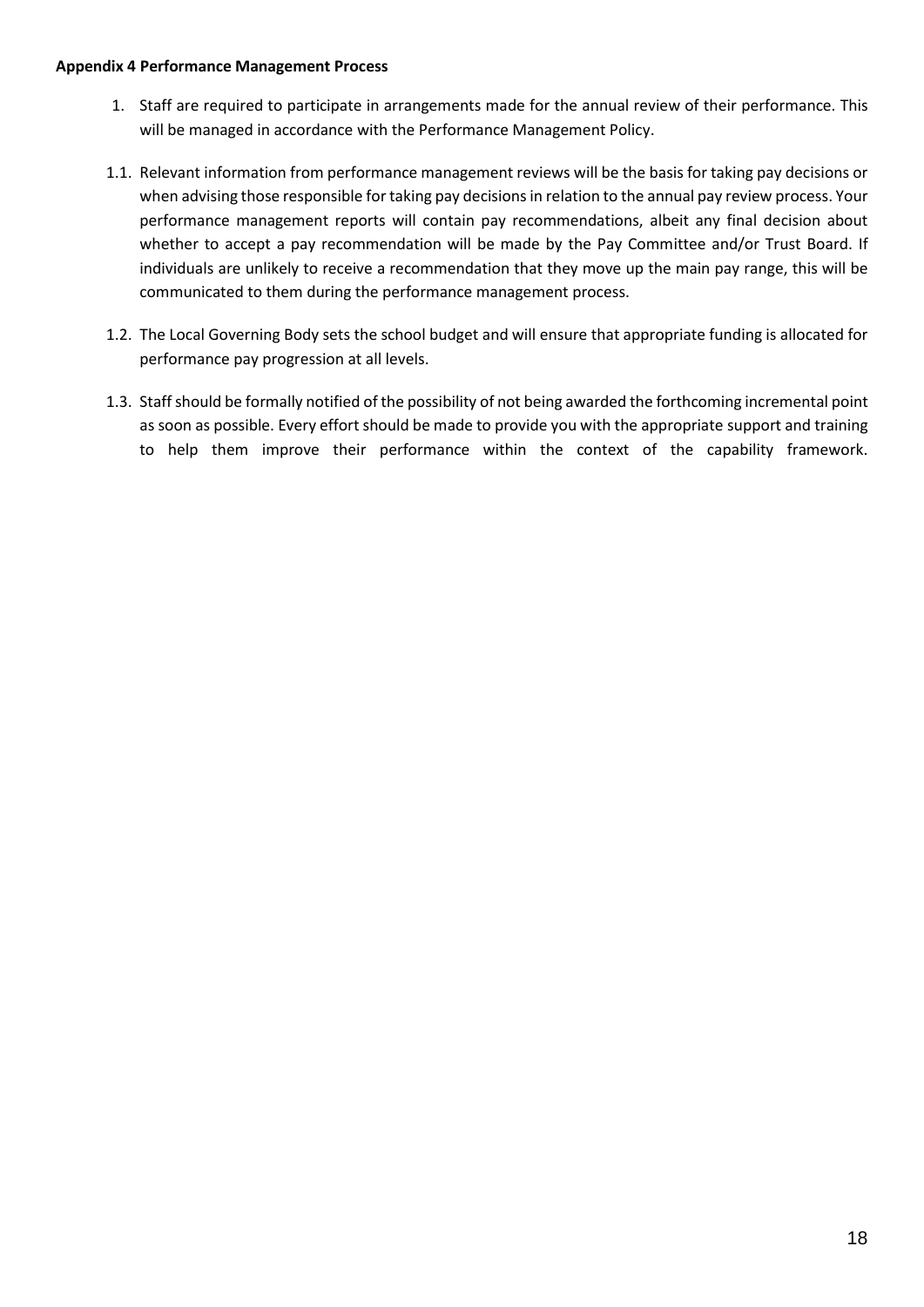# **Appendix 5 TEACHERS' STANDARDS**

| 1 Set high expectations which inspire, motivate and challenge pupils                                            |
|-----------------------------------------------------------------------------------------------------------------|
| <b>Examples</b>                                                                                                 |
| • establish a safe and stimulating environment for pupils, rooted in mutual respect                             |
| • set goals that stretch and challenge pupils of all backgrounds, abilities and dispositions                    |
| • demonstrate consistently the positive attitudes, values and behaviour which are expected of pupils.           |
| 2 Promote good progress and outcomes by pupils                                                                  |
| <b>Examples</b>                                                                                                 |
| • be accountable for pupils' attainment, progress and outcomes                                                  |
| • be aware of pupils' capabilities and their prior knowledge, and plan teaching to build on these               |
| • guide pupils to reflect on the progress they have made and their emerging needs                               |
| • demonstrate knowledge and understanding of how pupils learn and how this impacts on teaching                  |
| • encourage pupils to take a responsible and conscientious attitude to their own work and study.                |
| 3 Demonstrate good subject and curriculum knowledge1 Set high expectations which inspire, motivate and          |
| challenge pupils                                                                                                |
| <b>Examples</b>                                                                                                 |
| • have a secure knowledge of the relevant subject(s) and curriculum areas, foster and maintain pupils' interest |
| in the subject, and address misunderstandings                                                                   |
| • demonstrate a critical understanding of developments in the subject and curriculum areas, and promote the     |
| value of scholarship                                                                                            |
| • demonstrate an understanding of and take responsibility for promoting high standards of literacy, articulacy  |
| and the correct use of standard English, whatever the teacher's specialist subject                              |
| • if teaching early reading, demonstrate a clear understanding of systematic synthetic phonics                  |
| • if teaching early mathematics, demonstrate a clear understanding of appropriate teaching strategies.          |
| 4 Plan and teach well structured lessons                                                                        |
| <b>Examples</b>                                                                                                 |
| • impart knowledge and develop understanding through effective use of lesson time                               |
| • promote a love of learning and children's intellectual curiosity                                              |
| • set homework and plan other out-of-class activities to consolidate and extend the knowledge and               |
| understanding pupils have acquired                                                                              |
| • reflect systematically on the effectiveness of lessons and approaches to teaching                             |
| • contribute to the design and provision of an engaging curriculum within the relevant subject area(s).         |
| 5 Adapt teaching to respond to the strengths and needs of all pupils                                            |
| <b>Examples</b>                                                                                                 |
| • know when and how to differentiate appropriately, using approaches which enable pupils to be taught           |
| effectively                                                                                                     |
| • have a secure understanding of how a range of factors can inhibit pupils' ability to learn, and how best to   |
| overcome these                                                                                                  |
| • demonstrate an awareness of the physical, social and intellectual development of children, and know how       |
| to adapt teaching to support pupils' education at different stages of development                               |
| • have a clear understanding of the needs of all pupils, including those with special educational needs; those  |
| of high ability; those with English as an additional language; those with disabilities; and be able to use and  |
| evaluate distinctive teaching approaches to engage and support them.                                            |
| 6 Make accurate and productive use of assessment                                                                |
| <b>Examples</b>                                                                                                 |
| • know and understand how to assess the relevant subject and curriculum areas, including statutory              |
| assessment requirements                                                                                         |
| • make use of formative and summative assessment to secure pupils' progress                                     |
| • use relevant data to monitor progress, set targets, and plan subsequent lessons                               |
| · give pupils regular feedback, both orally and through accurate marking, and encourage pupils to respond to    |
| the feedback.                                                                                                   |
|                                                                                                                 |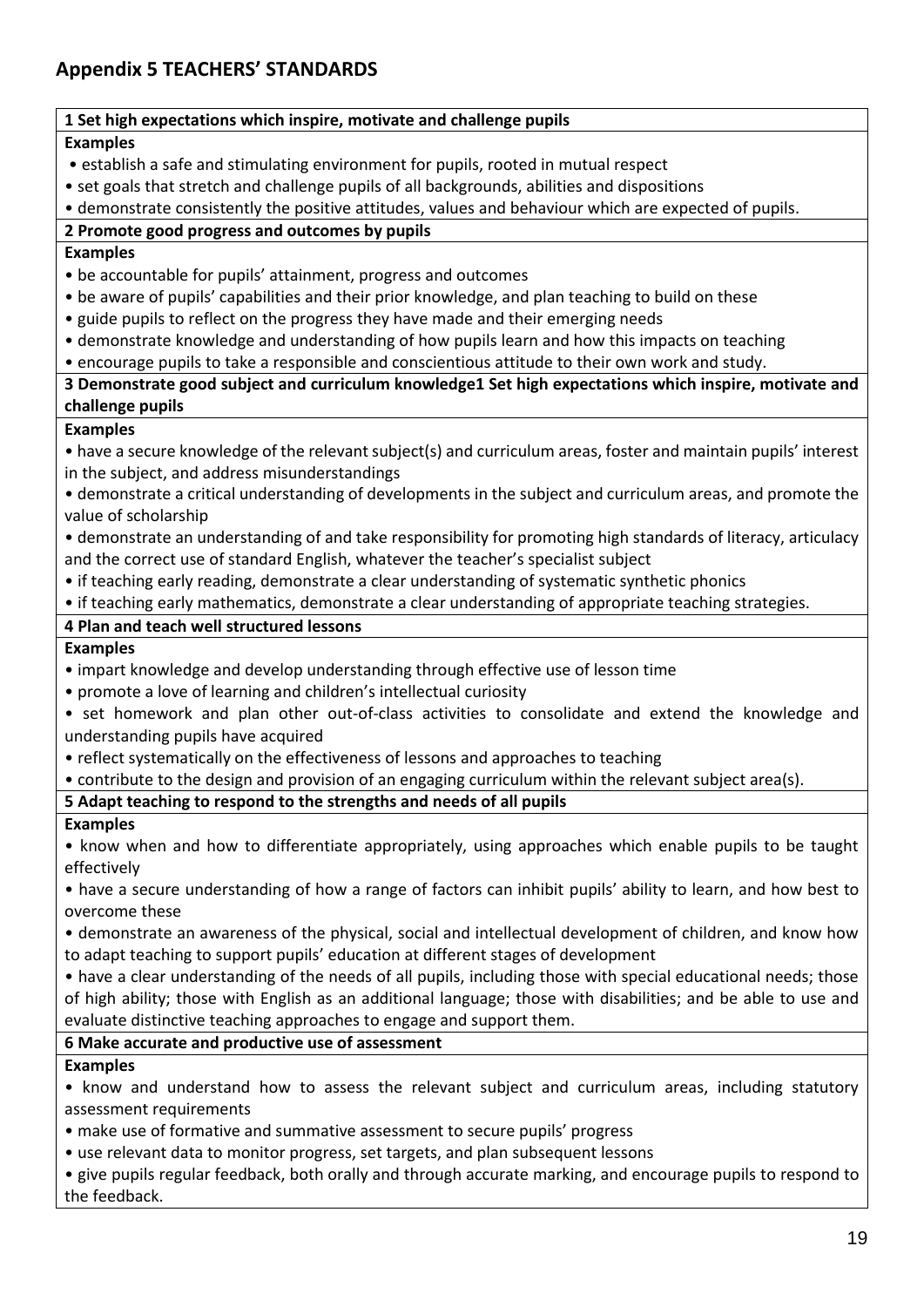# **7 Manage behaviour effectively to ensure a good and safe learning environment**

# **Examples**

• have clear rules and routines for behaviour in classrooms, and take responsibility for promoting good and courteous behaviour both in classrooms and around the school, in accordance with the school's behaviour policy

• have high expectations of behaviour, and establish a framework for discipline with a range of strategies, using praise, sanctions and rewards consistently and fairly

• manage classes effectively, using approaches which are appropriate to pupils' needs in order to involve and motivate them

• maintain good relationships with pupils, exercise appropriate authority, and act decisively when necessary.

# **8 Fulfil wider professional responsibilities**

# **Examples**

• make a positive contribution to the wider life and ethos of the school

• develop effective professional relationships with colleagues, knowing how and when to draw on advice and specialist support

• deploy support staff effectively

• take responsibility for improving teaching through appropriate professional development, responding to advice and feedback from colleagues

• communicate effectively with parents with regard to pupils' achievements and well-being.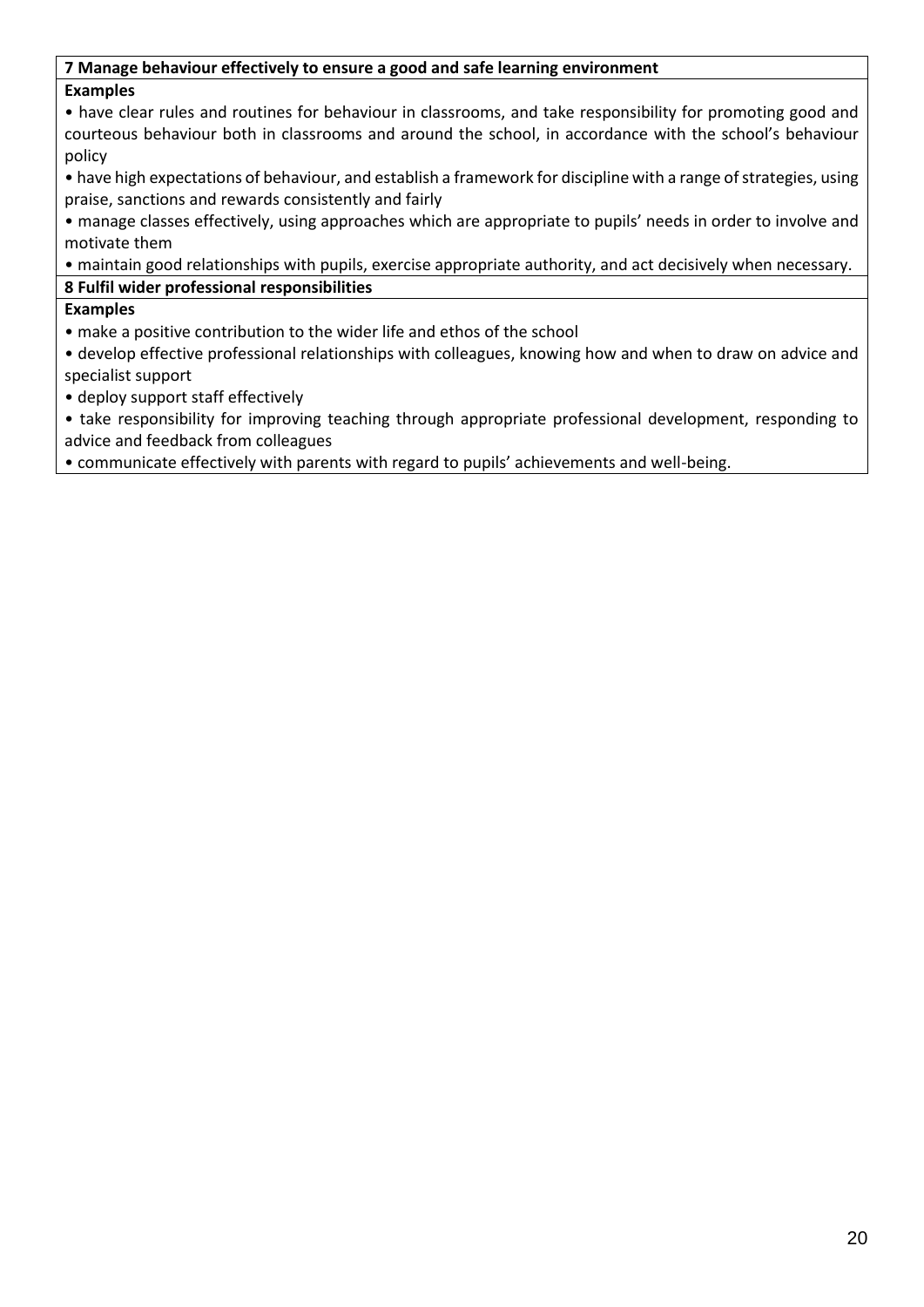**Appendix 6 – NJC Pay and Grading Scales 20-21**

| Grade        | <b>Salary</b><br>2020/21 | <b>FTE</b><br><b>Salary</b> | <b>Hourly</b><br>Rate | <b>Salary</b><br>2021/22 | <b>FTE</b><br><b>Salary</b> | <b>Hourly</b><br>Rate |
|--------------|--------------------------|-----------------------------|-----------------------|--------------------------|-----------------------------|-----------------------|
|              | $\mathbf{1}$             | £17,842                     | £9.25                 | $\mathbf{1}$             | £18,333                     | £9.50                 |
| $\mathbf{A}$ | $\overline{2}$           | £18,198                     | £9.43                 | $\mathbf{2}$             | £18,516                     | £9.60                 |
|              | $\mathbf{3}$             | £18,562                     | £9.62                 | 3                        | £18,887                     | £9.79                 |
| B            | $\overline{\mathbf{4}}$  | £18,933                     | £9.81                 | $\overline{\mathbf{4}}$  | £19,264                     | £9.99                 |
|              | $5\phantom{.0}$          | £19,312                     | £10.01                | $5\phantom{1}$           | £19,650                     | £10.19                |
| $\mathbf C$  | $6\phantom{1}$           | £19,698                     | £10.21                | $6\phantom{1}$           | £20,043                     | £10.39                |
|              | $\overline{7}$           | £20,092                     | £10.41                | $\overline{7}$           | £20,444                     | £10.60                |
|              | 8                        | £20,493                     | £10.62                | 8                        | £20,852                     | £10.81                |
|              | $\boldsymbol{9}$         | £20,903                     | £10.83                | $\boldsymbol{9}$         | £21,269                     | £11.02                |
|              | 10                       | £21,322                     | £11.05                | 10                       | £21,695                     | £11.25                |
| D            | 11                       | £21,748                     | £11.27                | 11                       | £22,129                     | £11.47                |
|              | 12                       | £22,183                     | £11.50                | 12                       | £22,571                     | £11.70                |
|              | 13                       | £22,627                     | £11.73                | 13                       | £23,023                     | £11.93                |
|              | 14                       | £23,080                     | £11.96                | 14                       | £23,484                     | £12.17                |
|              | 15                       | £23,541                     | £12.20                | 15                       | £23,953                     | £12.42                |
|              | 16                       | £24,012                     | £12.45                | 16                       | £24,432                     | £12.66                |
|              | 17                       | £24,491                     | £12.69                | 17                       | £24,920                     | £12.92                |
| E            | 18                       | £24,982                     | £12.95                | 18                       | £25,419                     | £13.18                |
|              | 19                       | £25,481                     | £13.21                | 19                       | £25,927                     | £13.44                |
|              | 20                       | £25,991                     | £13.47                | 20                       | £26,446                     | £13.71                |
|              | 21                       | £26,511                     | £13.74                | 21                       | £26,975                     | £13.98                |
|              | 22                       | £27,041                     | £14.02                | 22                       | £27,514                     | £14.26                |
| F            | 23                       | £27,741                     | £14.38                | 23                       | £28,226                     | £14.63                |
|              | 24                       | £28,672                     | £14.86                | 24                       | £29,174                     | £15.12                |
|              | 25                       | £29,577                     | £15.33                | 25                       | £30,095                     | £15.60                |
|              | 26                       | £30,451                     | £15.78                | 26                       | £30,984                     | £16.06                |
|              | 27                       | £31,346                     | £16.25                | 27                       | £31,895                     | £16.53                |
| G            | 28                       | £32,234                     | £16.71                | 28                       | £32,798                     | £17.00                |
|              | 29                       | £32,910                     | £17.06                | 29                       | £33,486                     | £17.36                |
|              | 30                       | £33,782                     | £17.51                | 30                       | £34,373                     | £17.82                |
|              | 31                       | £34,728                     | £18.00                | 31                       | £35,336                     | £18.32                |
| H            | 32                       | £35,745                     | £18.53                | 32                       | £36,371                     | £18.85                |
|              | 33                       | £36,922                     | £19.14                | 33                       | £37,568                     | £19.47                |
|              | 34                       | £37,890                     | £19.64                | 34                       | £38,553                     | £19.98                |
|              | 35                       | £38,890                     | £20.16                | 35                       | £39,571                     | £20.51                |
| I            | 36                       | £39,880                     | £20.67                | 36                       | £40,578                     | £21.03                |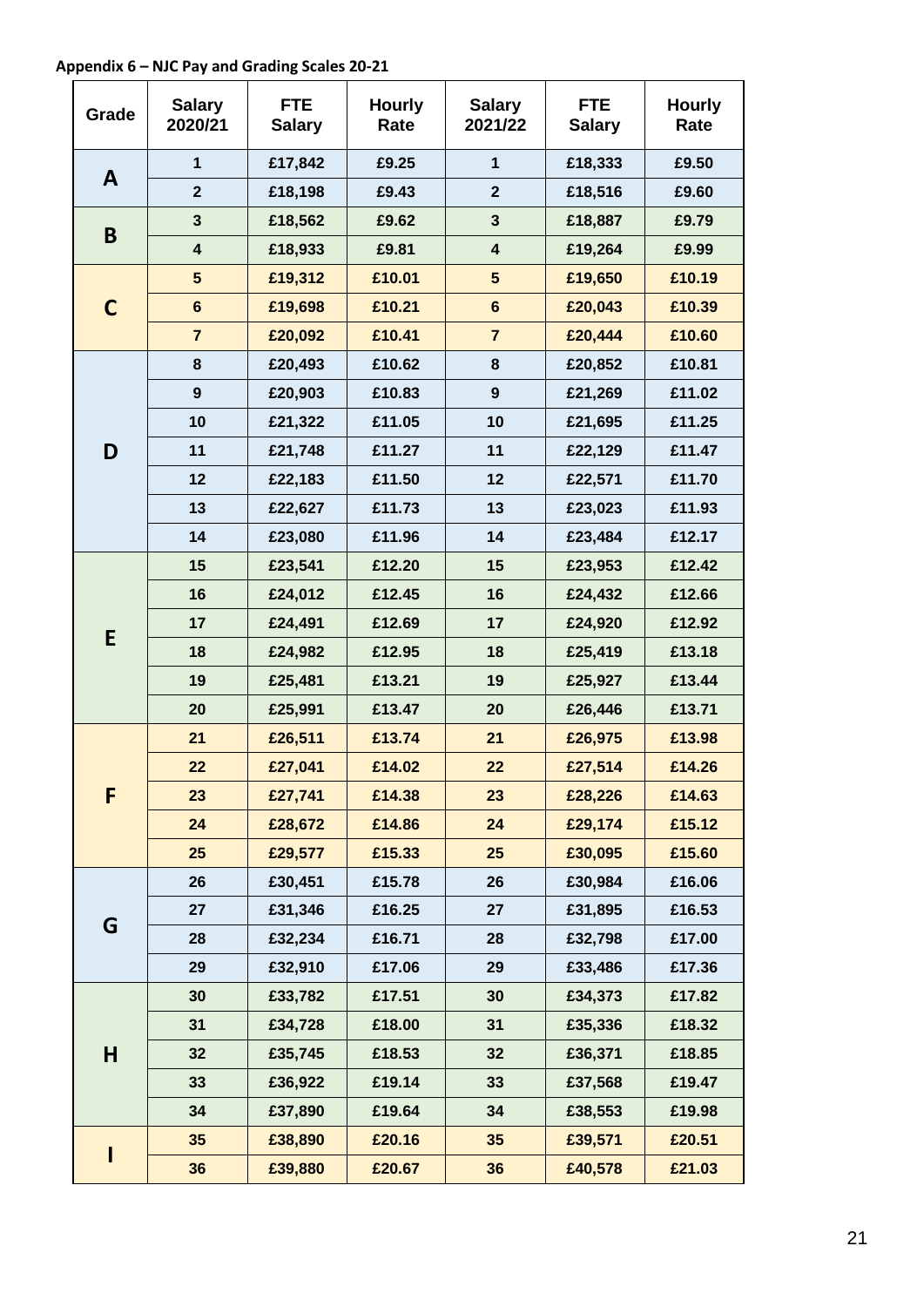|   | 37 | £40,876 | £21.19 | 37 | £41,591 | £21.56 |
|---|----|---------|--------|----|---------|--------|
|   | 38 | £41,881 | £21.71 | 38 | £42,614 | £22.09 |
|   | 39 | £42,821 | £22.20 | 39 | £43,570 | £22.58 |
|   | 40 | £43,857 | £22.73 | 40 | £44,624 | £23.13 |
|   | 41 | £44,863 | £23.25 | 41 | £45,648 | £23.66 |
|   | 42 | £45,859 | £23.77 | 42 | £46,662 | £24.19 |
|   | 43 | £46,845 | £24.28 | 43 | £47,665 | £24.71 |
| J | 44 | £47,829 | £24.79 | 44 | 48666   | £25.22 |
|   | 45 | £48,828 | £25.31 | 45 | 49682   | £25.75 |
|   | 46 | £49,831 | £25.83 | 46 | 50703   | £26.28 |
|   | 47 | £50,852 | £26.36 | 47 | 51742   | £26.82 |
|   | 48 | £51,860 | £26.88 | 48 | 52768   | £27.35 |
| K | 49 | £52,849 | £27.39 | 49 | 53774   | £27.87 |
|   | 50 | £53,951 | £27.97 | 50 | 54895   | £28.46 |
|   | 51 | £54,942 | £28.48 | 51 | 55903   | £28.98 |
|   | 52 | £55,945 | £29.00 | 52 | 56924   | £29.51 |
|   | 53 | £56,938 | £29.51 | 53 | 57934   | £30.03 |
|   | 54 | £57,933 | £30.02 | 54 | 58947   | £30.55 |
|   | 55 | £58,921 | £30.54 | 55 | 59952   | £31.07 |
|   | 56 | £59,921 | £31.06 | 56 | 60970   | £31.60 |

#### NB: hourly rate calculated by dividing annual salary by 52.143 weeks (which is 365 days divided by 7) and then divided by 37 hours (the standard working week)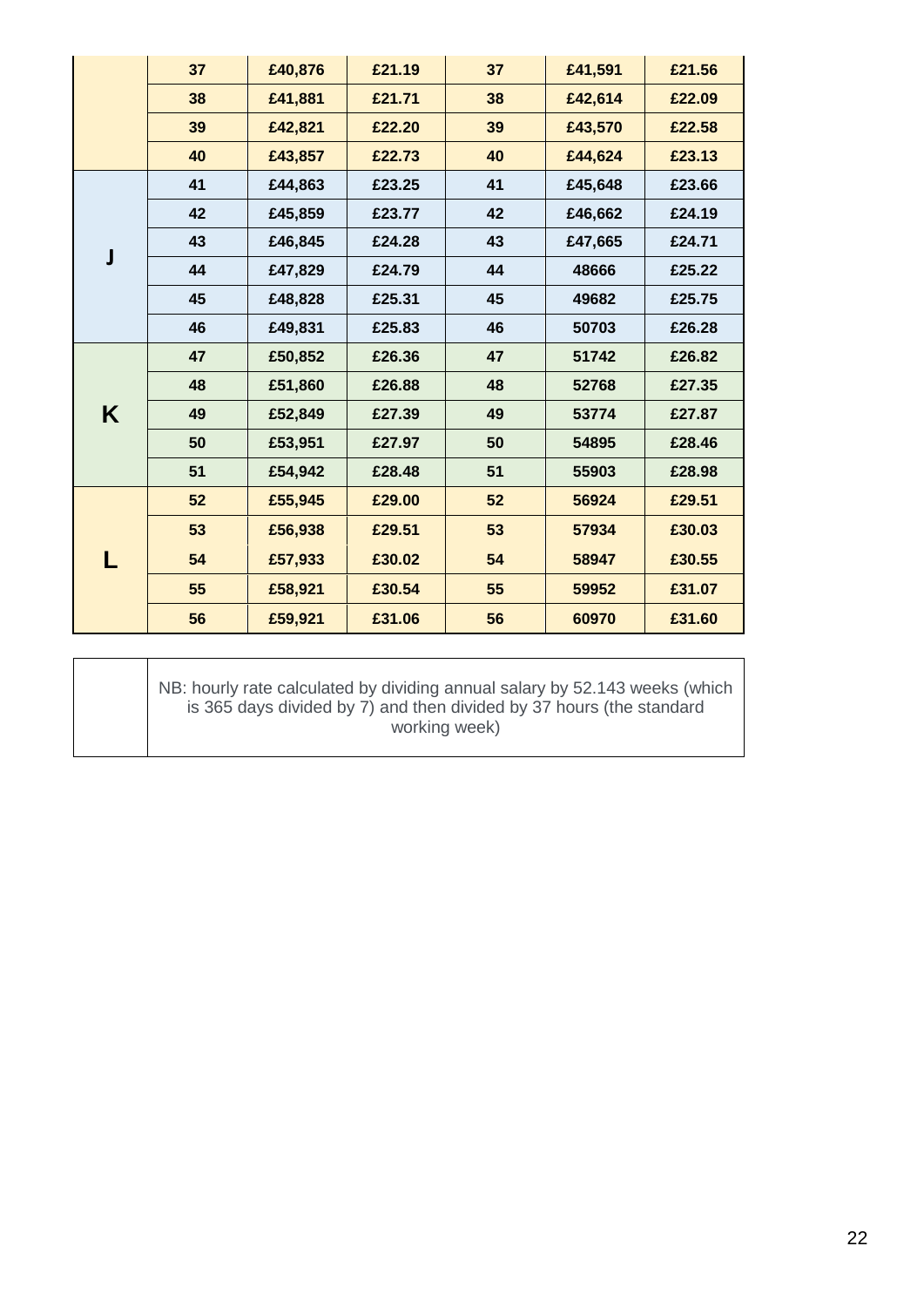# **Appendix 7 PAY PROGRESSION FOR TEACHERS**

|               | Evidenced by | MPS1                   | MPS3                   | MPS6                   | UPS1*                  | UPS2*                  | $UPS3*$                |
|---------------|--------------|------------------------|------------------------|------------------------|------------------------|------------------------|------------------------|
|               | Performance  | Met all teaching       | Met all teaching       | Met all teaching       | Met all teaching       | Met all teaching       | Met all teaching       |
|               | management   | standards, in terms of | standards, in terms of | standards, in terms of | standards, in terms of | standards, in terms of | standards, in terms of |
| cher<br>dards |              | teaching and personal  | teaching and personal  | teaching and personal  | teaching and personal  | teaching and personal  | teaching and personal  |
|               |              | and professional       | and professional       | and professional       | and professional       | and professional       | and professional       |
| Tea<br>Stan   |              | conduct                | conduct                | conduct, over a        | conduct, over a        | conduct, over a        | conduct, over a        |
|               |              |                        |                        | sustained period       | sustained period       | sustained period       | sustained period       |
|               |              |                        |                        |                        |                        |                        |                        |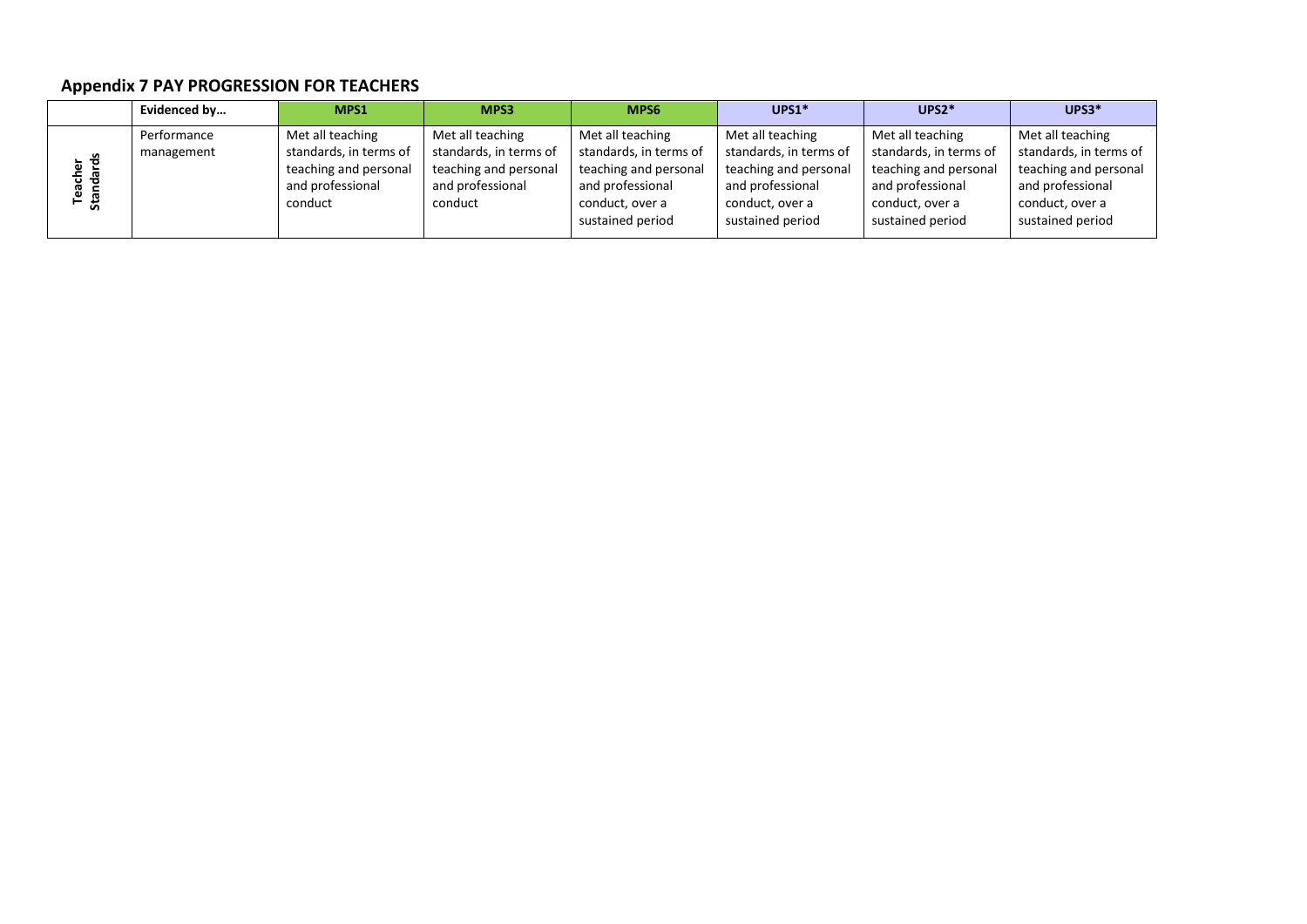| Teaching<br>observations, scrutiny<br>of work and lesson<br>planning.                                     | On successful<br>completion of ECT<br>vear teachers will<br>progress to MPS2                                                                               | <b>Experience of teaching</b><br>for more than 1 year.                                                                                                                     | <b>Experience of teaching</b><br>for more than 3 years.                                                                                       | <b>Experience of teaching</b><br>for more than 4 years<br>and at least 1 year on<br>MPS6.                                             | <b>Experience of teaching</b><br>for more than 6 years<br>with an expectancy of<br>least 2 years on UPS1                              | <b>Experience of teaching</b><br>for more than 8 years.<br>with an expectancy of<br>least 2 years on UPS2                             |
|-----------------------------------------------------------------------------------------------------------|------------------------------------------------------------------------------------------------------------------------------------------------------------|----------------------------------------------------------------------------------------------------------------------------------------------------------------------------|-----------------------------------------------------------------------------------------------------------------------------------------------|---------------------------------------------------------------------------------------------------------------------------------------|---------------------------------------------------------------------------------------------------------------------------------------|---------------------------------------------------------------------------------------------------------------------------------------|
| Data analysis of class<br>group against national<br>expectations.<br>Moderation of teacher<br>assessment. | Typically teaching is<br>good over time and<br>where teaching is less<br>than good any areas<br>identified are<br>addressed within an<br>agreed time-span. | Typically teaching is<br>increasingly good over<br>time and where<br>teaching is less than<br>good any areas<br>identified are<br>addressed within an<br>agreed time-span. | All teaching is good<br>and some is<br>exceptional, over the<br>most recent two year<br>period.                                               | All teaching is<br>consistently good and<br>much is exceptional,<br>over the most recent<br>two year period.                          | All teaching is good<br>and a significant<br>amount is exceptional,<br>over the most recent<br>two year period.                       | All teaching is good<br>and most is<br>exceptional, over the<br>most recent two year<br>period.                                       |
|                                                                                                           | Pupil progress and<br>outcomes are in line<br>with academy<br>expectations. Most<br>annual progress<br>indicators are positive.                            | Pupil progress and<br>outcomes are in line<br>with academy<br>expectations. Most<br>annual progress<br>indicators are positive.                                            | Pupil progress and<br>outcomes are in line<br>with academy<br>expectations. The<br>majority of annual<br>progress indicators<br>are positive. | Pupil progress and<br>outcomes are in line<br>with academy<br>expectations. The<br>majority of progress<br>indicators are positive.   | Pupil progress and<br>outcomes are in line<br>with academy<br>expectations. The<br>majority of progress<br>indicators are positive.   | Pupil progress and<br>outcomes are in line<br>with academy<br>expectations. The<br>majority of progress<br>indicators are positive.   |
|                                                                                                           | Formative<br>assessment, including<br>feedback and marking,<br>is relevant, timely and<br>has a positive impact<br>on pupil outcomes.                      | Formative<br>assessment, including<br>feedback and marking,<br>is relevant, timely and<br>has a positive impact<br>on pupil outcomes.                                      | Formative<br>assessment, including<br>feedback and marking,<br>is relevant, timely and<br>has a positive impact<br>on pupil outcomes.         | Formative<br>assessment, including<br>feedback and marking,<br>is relevant, timely and<br>has a positive impact<br>on pupil outcomes. | Formative<br>assessment, including<br>feedback and marking,<br>is relevant, timely and<br>has a positive impact<br>on pupil outcomes. | Formative<br>assessment, including<br>feedback and marking,<br>is relevant, timely and<br>has a positive impact<br>on pupil outcomes. |
|                                                                                                           | Summative<br>assessment is<br>accurate.                                                                                                                    | Summative<br>assessment is<br>accurate.                                                                                                                                    | Summative<br>assessment is<br>accurate and<br>contribution is made<br>to moderation across<br>the academy.                                    | Summative<br>assessment is accurate<br>and contribution is<br>made to moderation<br>across<br>schools/academies.                      | Summative<br>assessment is accurate<br>and contribution is<br>made to moderation<br>across<br>schools/academies.                      | Summative<br>assessment is accurate<br>and contribution is<br>made to moderation<br>across<br>schools/academies.                      |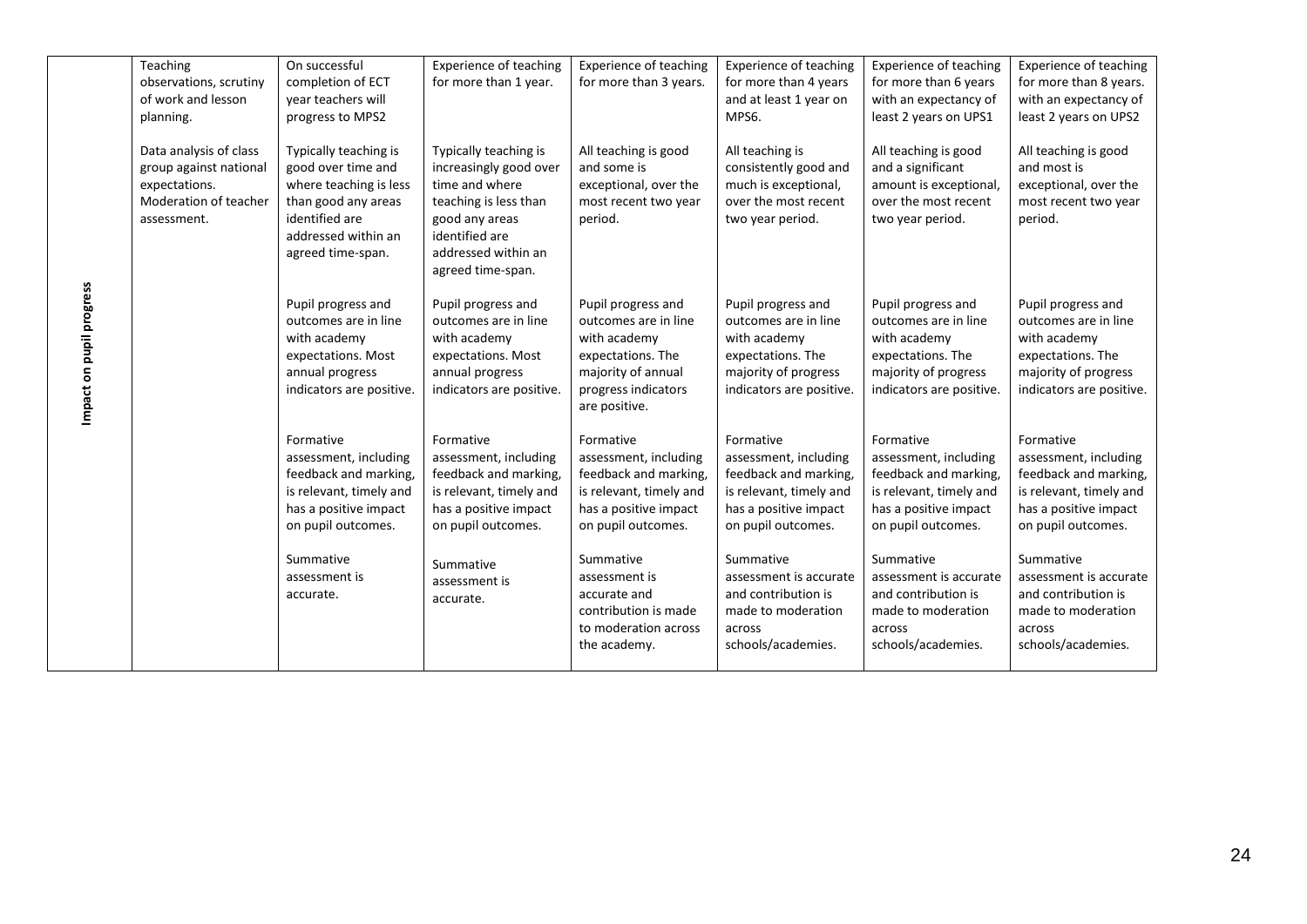| Impact on wider outcomes<br>for pupils                                                    |                                                   | Make a contribution<br>to the wider outcomes<br>for pupils in your<br>class. (e.g. providing<br>regular opportunities<br>for pupils to visit off-<br>site educational<br>venues, organising<br>speakers, contributing<br>to extra-curricular<br>activities, run revision<br>classes) | Make a contribution<br>to the wider outcomes<br>for pupils in your<br>class. (e.g. providing<br>regular opportunities<br>for pupils to visit off-<br>site educational<br>venues, organising<br>speakers, contributing<br>to extra-curricular<br>activities, run revision<br>classes) | Make a substantial<br>contribution to the<br>wider outcomes for<br>pupils across the key<br>stage.<br>(e.g. attend a<br>residential trip,<br>organise external<br>agencies to run clubs)                                          | Make a substantial<br>contribution to the<br>wider outcomes for<br>pupils across the key<br>stage. (e.g. attend a<br>residential trip,<br>organise external<br>agencies to run clubs,<br>lead a academy<br>event/performance) | Make a substantial<br>contribution to the<br>wider outcomes for<br>pupils across the key<br>stage. (e.g. lead a<br>residential trip, lead a<br>curriculum theme<br>week)                              | Make a significant<br>contribution to the<br>wider outcomes for<br>pupils across the<br>academy. (e.g. lead a<br>residential trip, lead a<br>curriculum theme<br>week)                                |
|-------------------------------------------------------------------------------------------|---------------------------------------------------|--------------------------------------------------------------------------------------------------------------------------------------------------------------------------------------------------------------------------------------------------------------------------------------|--------------------------------------------------------------------------------------------------------------------------------------------------------------------------------------------------------------------------------------------------------------------------------------|-----------------------------------------------------------------------------------------------------------------------------------------------------------------------------------------------------------------------------------|-------------------------------------------------------------------------------------------------------------------------------------------------------------------------------------------------------------------------------|-------------------------------------------------------------------------------------------------------------------------------------------------------------------------------------------------------|-------------------------------------------------------------------------------------------------------------------------------------------------------------------------------------------------------|
| such as                                                                                   | Discussions of impact<br>of any CPD<br>undertaken | Able to identify own<br>developmental needs<br>and work proactively<br>to address them.                                                                                                                                                                                              | Consistently taken<br>responsibility for<br>identifying and<br>meeting his/her own<br>professional<br>development needs.                                                                                                                                                             | Consistently taken<br>responsibility for<br>identifying and<br>meeting his/her own<br>professional<br>development needs.                                                                                                          | Consistently taken<br>significant<br>responsibility for<br>identifying and<br>meeting his/her own<br>professional<br>development needs.                                                                                       | Consistently taken<br>significant<br>responsibility for<br>identifying and<br>meeting his/her own<br>professional<br>development needs.                                                               | Consistently taken<br>significant<br>responsibility for<br>identifying and<br>meeting his/her own<br>professional<br>development needs.                                                               |
| behaviour management or lesson planning<br>Improvements in specific elements of practice, |                                                   | Respond proactively<br>to addressing any<br>needs that are<br>identified through<br>whole academy<br>monitoring systems.                                                                                                                                                             | Use personal<br>strengths to begin to<br>support another<br>teacher.                                                                                                                                                                                                                 | Use personal<br>strengths to support<br>the work of others<br>within academy.<br>Use personal<br>strengths to support<br>the work of others<br>beyond the academy.<br>(e.g. support<br><b>TEACHING SCHOOL</b><br>module delivery) | Use personal<br>strengths to support<br>the work of others<br>beyond the<br>academy.(e.g. ITT,<br>Schools Direct, PLE,<br>SLE, lead MAT working<br>party, support<br><b>TEACHING SCHOOL</b><br>module delivery)               | Use personal<br>strengths to support<br>the work of others<br>beyond the<br>academy.(e.g. ITT,<br>Schools Direct, PLE,<br>SLE, lead MAT working<br>party, lead TEACHING<br>SCHOOL module<br>delivery) | Use personal<br>strengths to support<br>the work of others<br>beyond the<br>academy.(e.g. ITT,<br>Schools Direct, PLE,<br>SLE, lead MAT working<br>party, lead TEACHING<br>SCHOOL module<br>delivery) |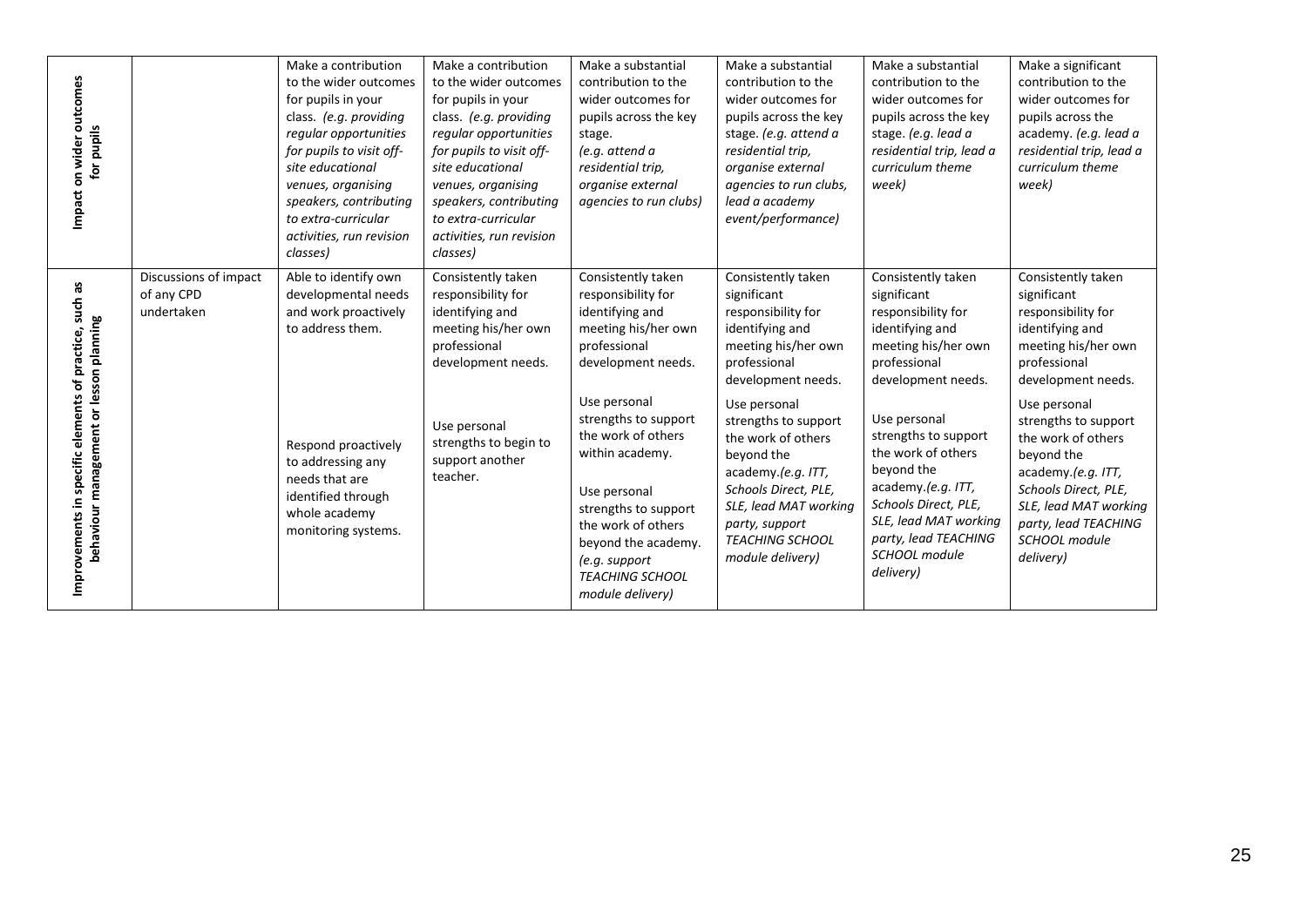|                                                | Hosting a work | Acting as a school                                                                                                                                 | Acting as a mentor                                                                                                                                                                                                                | Acting as a mentor for                                                                                                                                                                                                                                                 | Acting as a mentor for                                                                                                                                                                                                                                                 | Acting as a mentor for                                                                                                                                                                                                                                                                                           |
|------------------------------------------------|----------------|----------------------------------------------------------------------------------------------------------------------------------------------------|-----------------------------------------------------------------------------------------------------------------------------------------------------------------------------------------------------------------------------------|------------------------------------------------------------------------------------------------------------------------------------------------------------------------------------------------------------------------------------------------------------------------|------------------------------------------------------------------------------------------------------------------------------------------------------------------------------------------------------------------------------------------------------------------------|------------------------------------------------------------------------------------------------------------------------------------------------------------------------------------------------------------------------------------------------------------------------------------------------------------------|
|                                                | experience     | based tutor for a                                                                                                                                  | for a trainee teacher                                                                                                                                                                                                             | a trainee teacher or                                                                                                                                                                                                                                                   | a trainee teacher or                                                                                                                                                                                                                                                   | a trainee teacher or                                                                                                                                                                                                                                                                                             |
|                                                | placement.     | trainee teacher or                                                                                                                                 | or student teaching                                                                                                                                                                                                               | student teaching                                                                                                                                                                                                                                                       | student teaching                                                                                                                                                                                                                                                       | student teaching                                                                                                                                                                                                                                                                                                 |
|                                                |                | student teaching                                                                                                                                   | assistant                                                                                                                                                                                                                         | assistant                                                                                                                                                                                                                                                              | assistant                                                                                                                                                                                                                                                              | assistant                                                                                                                                                                                                                                                                                                        |
| teachers<br>effectiv<br>staff<br>other<br>pact |                | assistant<br>Leading staff<br>development in his/her<br>area, including<br>planning and leading<br>staff meetings and/or<br><b>INSET sessions.</b> | Leading staff<br>development in<br>his/her area,<br>including regularly<br>planning and leading<br>staff meetings<br>and/or INSET days.<br>Demonstrate<br>effective practice by<br>hosting Learning<br>Walks in the<br>classroom. | Leading staff<br>development in<br>his/her area, including<br>regularly planning and<br>leading staff meetings<br>and/or INSET days.<br>Coaching and<br>mentoring colleagues,<br>providing effective<br>feedback and advice<br>and demonstrating<br>effective practice | Leading staff<br>development in<br>his/her area, including<br>regularly planning and<br>leading staff meetings<br>and/or INSET days.<br>Coaching and<br>mentoring colleagues,<br>providing effective<br>feedback and advice<br>and demonstrating<br>effective practice | Leading staff<br>development in<br>his/her area, including<br>regularly planning and<br>leading staff meetings<br>and/or INSET days.<br>Coaching and<br>mentoring colleagues,<br>providing effective<br>feedback and advice<br>and demonstrating<br>effective practice<br>beyond the academy.<br>(e.g. PLE, SLE) |
| ਠ                                              |                |                                                                                                                                                    |                                                                                                                                                                                                                                   |                                                                                                                                                                                                                                                                        |                                                                                                                                                                                                                                                                        |                                                                                                                                                                                                                                                                                                                  |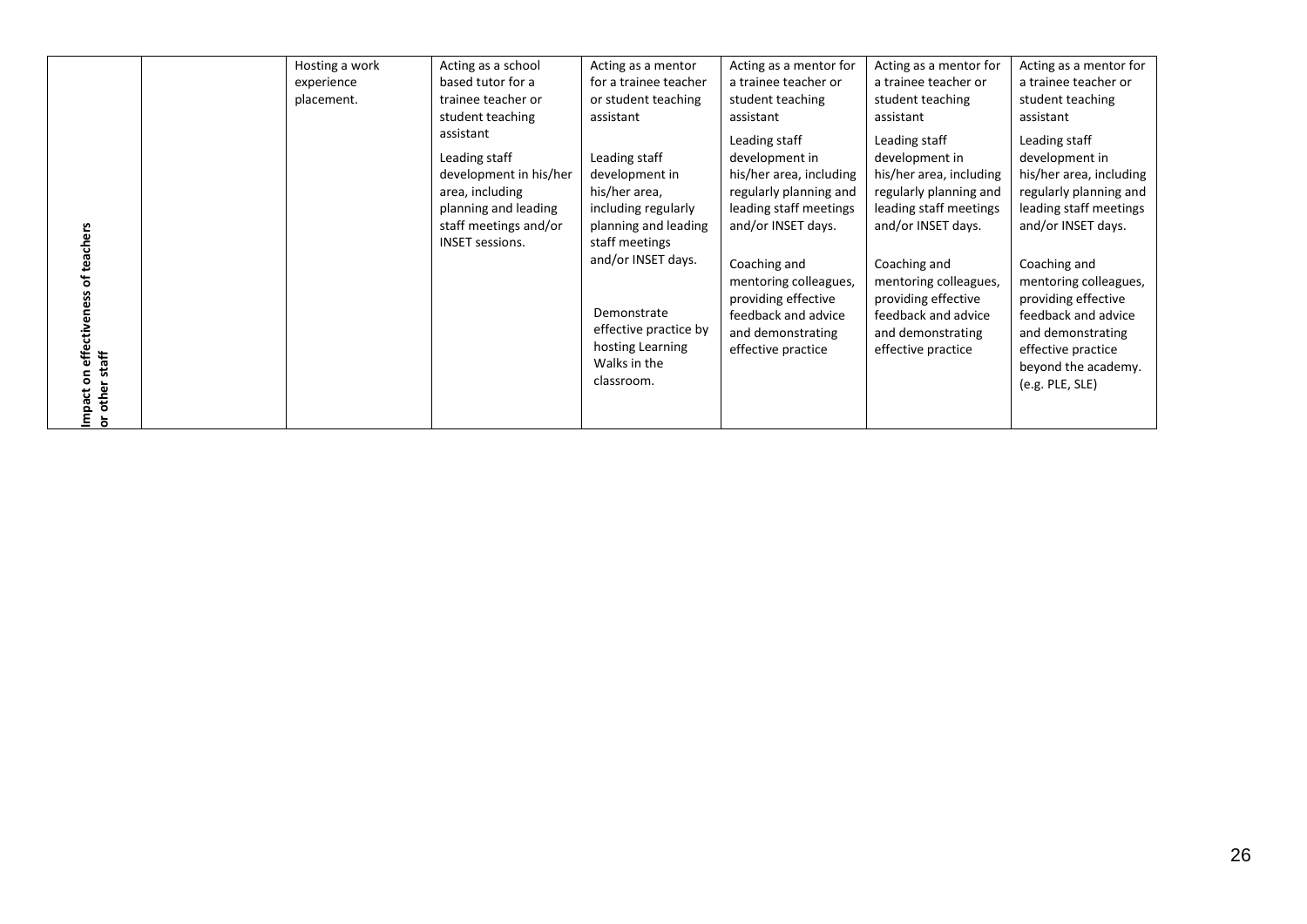|                                               | Carrying<br>out<br>action                                                                                                                                                         | Carrying<br>action<br>out                                                                                                                                                                                                                    | Carrying out action                                                                                                                                                                                                                                                                                                   | Carrying<br>out<br>action                                                                                                                                                                                                                                                                                                     | Carrying<br>action<br>out                                                                                                                                                                                                                                                                                                        | Carrying<br>action<br>out                                                                                                                                                                                                                                                                                                        |
|-----------------------------------------------|-----------------------------------------------------------------------------------------------------------------------------------------------------------------------------------|----------------------------------------------------------------------------------------------------------------------------------------------------------------------------------------------------------------------------------------------|-----------------------------------------------------------------------------------------------------------------------------------------------------------------------------------------------------------------------------------------------------------------------------------------------------------------------|-------------------------------------------------------------------------------------------------------------------------------------------------------------------------------------------------------------------------------------------------------------------------------------------------------------------------------|----------------------------------------------------------------------------------------------------------------------------------------------------------------------------------------------------------------------------------------------------------------------------------------------------------------------------------|----------------------------------------------------------------------------------------------------------------------------------------------------------------------------------------------------------------------------------------------------------------------------------------------------------------------------------|
|                                               | in<br>the<br>research                                                                                                                                                             | the<br>research<br>in                                                                                                                                                                                                                        | research<br>the<br>in                                                                                                                                                                                                                                                                                                 | the<br>in<br>research                                                                                                                                                                                                                                                                                                         | in<br>the<br>research                                                                                                                                                                                                                                                                                                            | the<br>research<br>in                                                                                                                                                                                                                                                                                                            |
|                                               |                                                                                                                                                                                   |                                                                                                                                                                                                                                              |                                                                                                                                                                                                                                                                                                                       |                                                                                                                                                                                                                                                                                                                               |                                                                                                                                                                                                                                                                                                                                  |                                                                                                                                                                                                                                                                                                                                  |
| Wider contribution to the work of the academy | classroom/academy<br>Volunteering<br>to<br>(e.q.<br>support<br>key<br>parent-teacher<br>fundraising activities,<br>such as Christmas and<br>fairs;<br>summer<br>academy governor) | classroom/academy<br>Contributing to the<br>wider academy (e.g.<br>co-ordinating a subject,<br>contribute to budget<br>bids, acting as a buddy<br>to an ECT, subject<br>action plans,<br>presentation to<br>internal & external<br>agencies) | classroom/academy<br>Contributing to the<br>academy<br>development plan by<br>compiling and<br>annually reviewing<br>action plans to drive<br>improvement.<br>Monitoring and<br>evaluating teaching<br>and learning in<br>his/her area and<br>evaluating<br>effectiveness by<br>reviewing pupil work<br>and progress. | classroom/academy<br>Representing the<br>academy to promote<br>aspects of the<br>academy's work. (e.g.<br><b>TEACHING SCHOOL</b><br>meetings, sports<br>events, local<br>conferences)<br>Monitoring and<br>evaluating teaching<br>and learning across<br>the academy and<br>evaluating<br>effectiveness by<br>reviewing pupil | classroom/academy<br>Representing the<br>academy to promote<br>aspects of the<br>academy's work. (e.g.<br><b>TEACHING SCHOOL</b><br>meetings, sports<br>events, national<br>conferences)<br>Monitoring and<br>evaluating teaching<br>and learning across<br>the academy and<br>evaluating<br>effectiveness by<br>reviewing pupil | classroom/academy<br>Representing the<br>academy to promote<br>aspects of the<br>academy's work. (e.g.<br><b>TEACHING SCHOOL</b><br>meetings, sports<br>events, national<br>conferences)<br>Monitoring and<br>evaluating teaching<br>and learning across<br>the academy and<br>evaluating<br>effectiveness by<br>reviewing pupil |
|                                               |                                                                                                                                                                                   |                                                                                                                                                                                                                                              |                                                                                                                                                                                                                                                                                                                       | outcomes and                                                                                                                                                                                                                                                                                                                  | outcomes and                                                                                                                                                                                                                                                                                                                     | outcomes and                                                                                                                                                                                                                                                                                                                     |
|                                               |                                                                                                                                                                                   |                                                                                                                                                                                                                                              |                                                                                                                                                                                                                                                                                                                       | progress.                                                                                                                                                                                                                                                                                                                     | progress.                                                                                                                                                                                                                                                                                                                        | progress.                                                                                                                                                                                                                                                                                                                        |
|                                               |                                                                                                                                                                                   |                                                                                                                                                                                                                                              |                                                                                                                                                                                                                                                                                                                       | Making a substantial<br>and sustained<br>contribution to the<br>academy.                                                                                                                                                                                                                                                      | Making a substantial<br>and<br>sustained<br>contribution to the<br>academy.                                                                                                                                                                                                                                                      | Making a<br>substantial<br>sustained<br>and<br>contribution<br>to the<br>academy.                                                                                                                                                                                                                                                |

#### **Explanation of terms**

| SOME                    | $\geq 10\%$  |
|-------------------------|--------------|
| SIGNIFICANT MINORITY    | $\geq$ 20%   |
| MUCH/MANY               | ≥40%         |
| <b>MAJORITY</b>         | >50%         |
| <b>SUSTAINED PERIOD</b> | $\geq$ YEARS |
|                         |              |
|                         |              |

#### **Evidencing a substantial and sustained contribution to the academy**

It is suggested that a "substantial and sustained contribution to the academy" could be evidenced by: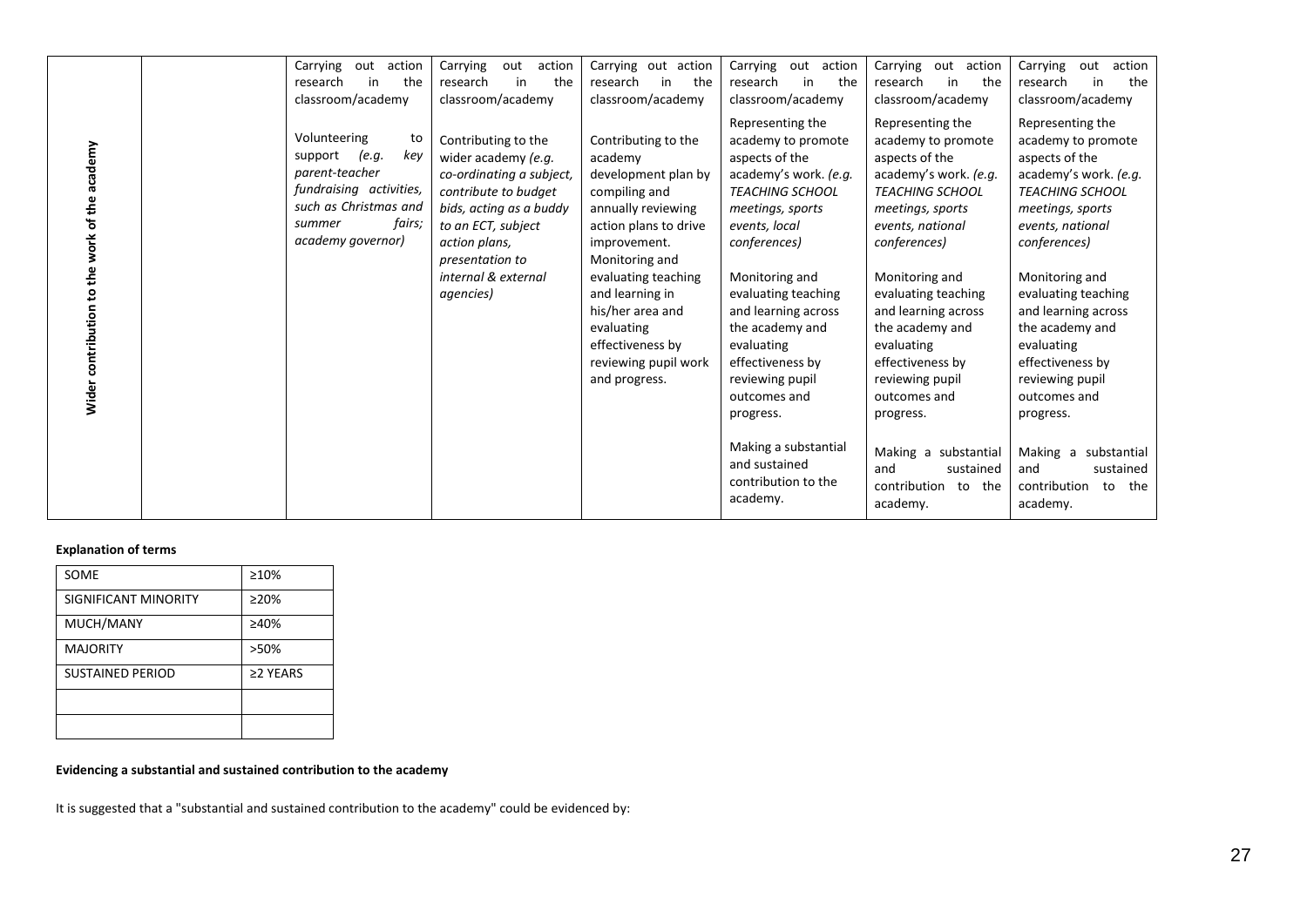- Positive feedback from parents that a teacher's support has improved children's enjoyment and achievement at the acedemy
- Similar positive feedback from pupils
- Constructive and affirmative participation in parent consultations
- High-quality annual pupil reports
- Active participation in academy council forums and support for pupil-led initiatives
- Active participation in charity events organised by the children
- Support for teaching assistants in their training and/or classroom practice
- A proactive attitude to personal continuing professional development (CPD), beyond merely attending courses; for example, reading the Times Educational Supplement (TES) or other journals and contributing to online teacher communities or professional publications
- Contributing to or leading academy assemblies
- Visiting other schools/academies and feeding back good practice to colleagues
- Working with local colleagues on projects of common benefit to schools/academies
- Liaising and working with community artists/actors to provide enrichment activities for pupils, often linked to local arts events
- Volunteering to support key parent-teacher fundraising activities, such as Christmas and summer fairs
- Contributing to the recruitment process by taking part in interviews
- Serving as a staff governor
- Presenting to governors, as requested, the strengths and areas for development of a subject area
- Working as a union representative
- Contributing to extra-curricular activities such as sports teams or the choir
- Contributing to multi-agency conferences on individual children
- Developing pedagogy in the context of information and communication technology (ICT)
- Mentoring an Early Career Teacher (ECT) or teaching student
- Maintaining an outstanding learning environment within own classroom
- Regularly contributing to corridor displays
- Working with pupils to present a special assembly, play or musical performance
- Providing regular opportunities for pupils to visit off-site educational venues
- Leading or participating in residential visits
- Actively participating in playground supervision and leading initiatives to improve the quality of play opportunities